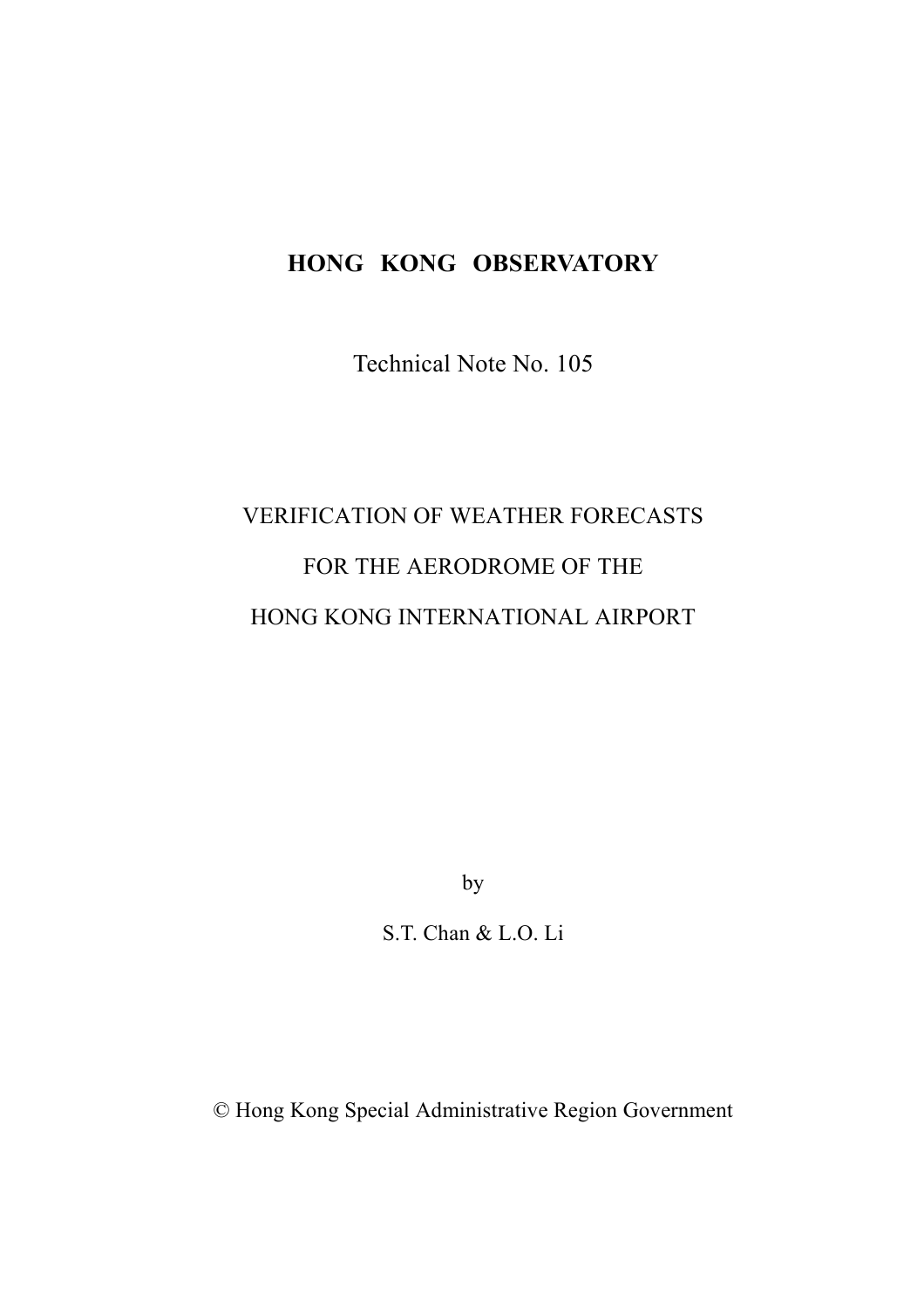Published May 2003

Prepared by

Hong Kong Observatory 134A Nathan Road Kowloon Hong Kong

This publication is prepared and disseminated in the interest of promoting information exchange. The findings, conclusions and views contained herein are those of the authors and not necessarily those of the Hong Kong Observatory or the Government of the Hong Kong Special Administrative Region.

The Government of the Hong Kong Special Administrative Region (including its servants and agents) makes no warranty, statement or representation, express or implied, with respect to the accuracy, completeness, or usefulness of the information contained herein, and in so far as permitted by law, shall not have any legal liability or responsibility (including liability for negligence) for any loss, damage, or injury (including death) which may result, whether directly or indirectly, from the supply or use of such information.

Mention of product of manufacturer does not necessarily constitute or imply endorsement or recommendation.

Permission to reproduce any part of this publication should be obtained through the Hong Kong Observatory.

551.509.58:656.7 (512.317)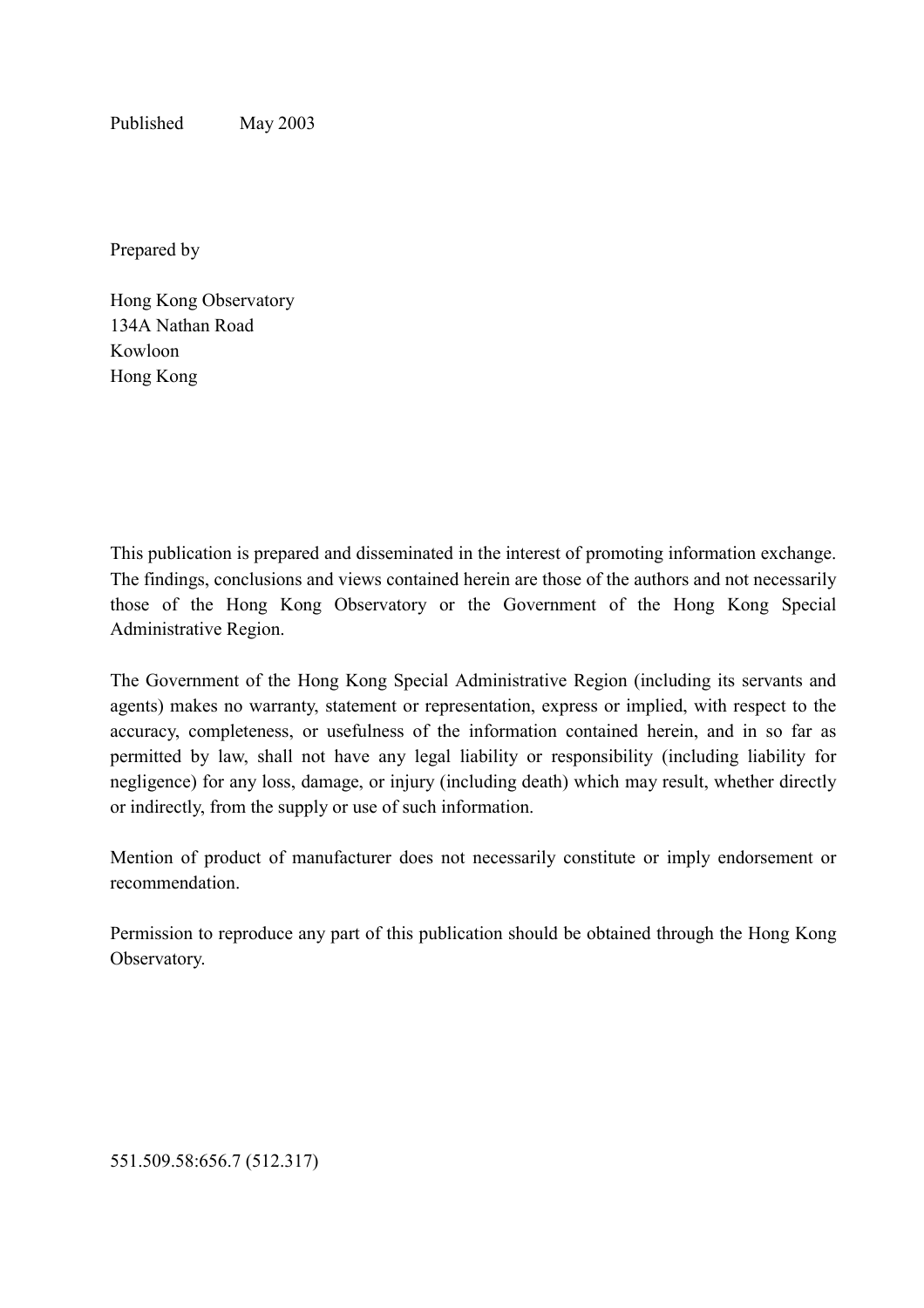# **CONTENTS**

|    | <b>FIGURES</b>    |                                                                            | page<br>$\overline{\mathbf{u}}$ |
|----|-------------------|----------------------------------------------------------------------------|---------------------------------|
|    | <b>TABLES</b>     |                                                                            | $\overline{111}$                |
| 1. |                   | <b>INTRODUCTION</b>                                                        | 1                               |
| 2. | <b>DATA</b>       |                                                                            | $\overline{2}$                  |
| 3. |                   | <b>VERIFICATION SCHEME</b>                                                 | 3                               |
|    | 3.1               | Weather elements and operational considerations in the<br>verification     | 3                               |
|    | 3.2               | Handling of change, time indicators and probability groups<br>in forecasts | 6                               |
|    | 3.3               | Construction of 'weather history' for verification                         | 8                               |
|    | 3.4               | Computation of the percentage of accurate forecasts                        | 9                               |
| 4. |                   | <b>VERIFICATION RESULTS</b>                                                | 10                              |
| 5. |                   | DISCUSSION AND CONCLUSIONS                                                 | 11                              |
|    | <b>REFERENCES</b> |                                                                            |                                 |
|    | Appendix A        |                                                                            | 13                              |
|    | Appendix B        |                                                                            | 14                              |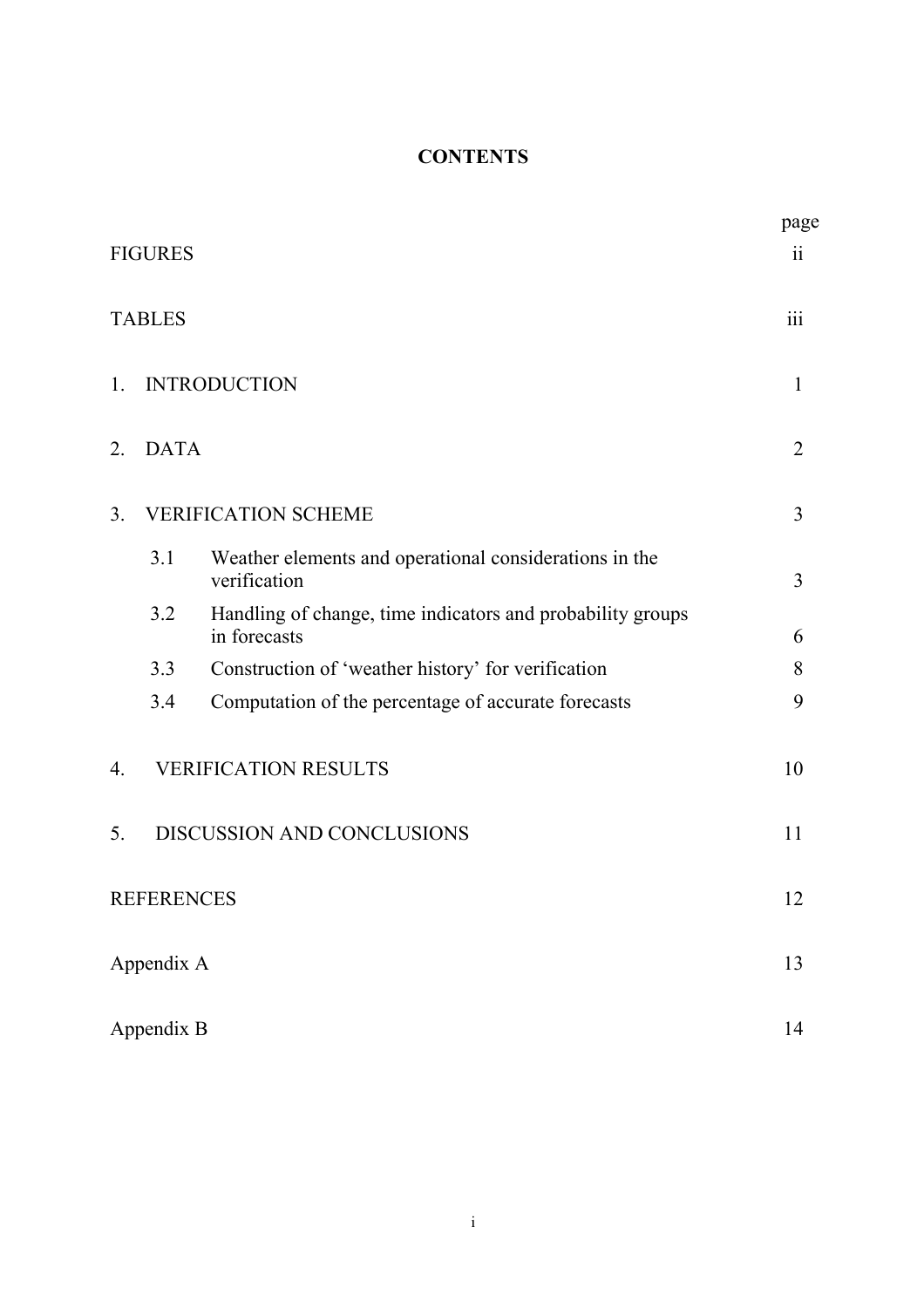## **FIGURES**

|            |                                                  | page |
|------------|--------------------------------------------------|------|
| Figure 1.  | Location map of Hong Kong International Airport  | 16   |
| Figure 2.  | System flowchart of AFVS                         | 17   |
| Figure 3.  | User-interface of AFVS                           | 18   |
| Figure 4.  | Verification of wind direction forecasts         | 18   |
| Figure 5.  | Verification of wind speed forecasts             | 19   |
| Figure 6.  | Verification of visibility forecasts             | 19   |
| Figure 7.  | Verification of precipitation forecasts          | 20   |
| Figure 8.  | Verification of cloud amount forecasts           | 20   |
|            | Figure 9. Verification of cloud height forecasts | 21   |
| Figure 10. | Verification of air temperature forecasts        | 21   |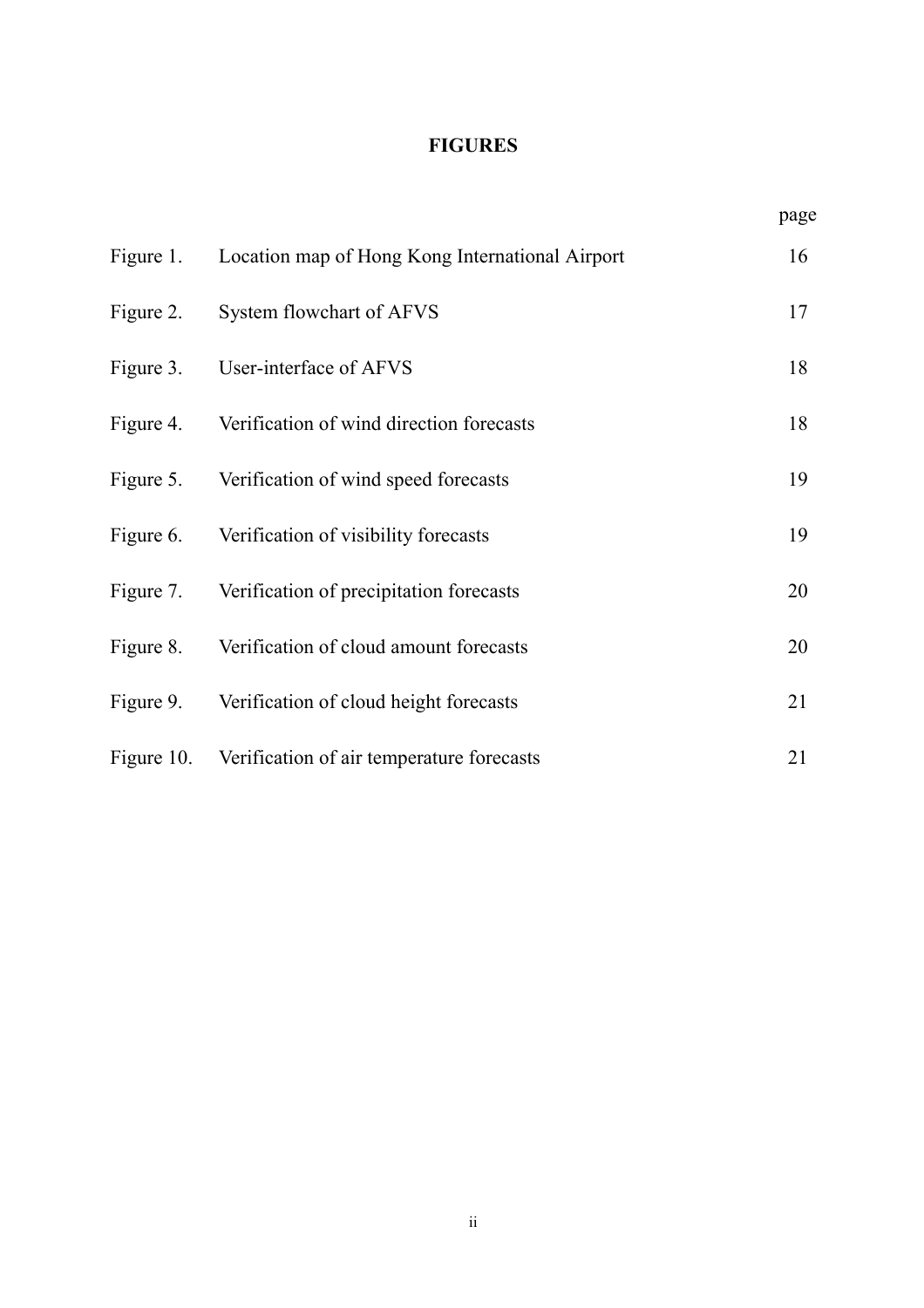#### **TABLES**

page and the state of the state of the state of the state of the state of the state of the state of the state o

- Table 1. Operationally desirable accuracy of aerodrome forecasts [extracted from ICAO (2001) / WMO (2001)] and accuracy criteria used in the AFVS 22
- Table 2. Verification results of aerodrome forecasts valid for 24 hours (July 1998 – December 2002) 23
- Table 3. General observations about the performance of aerodrome forecasts and the long-term trend 24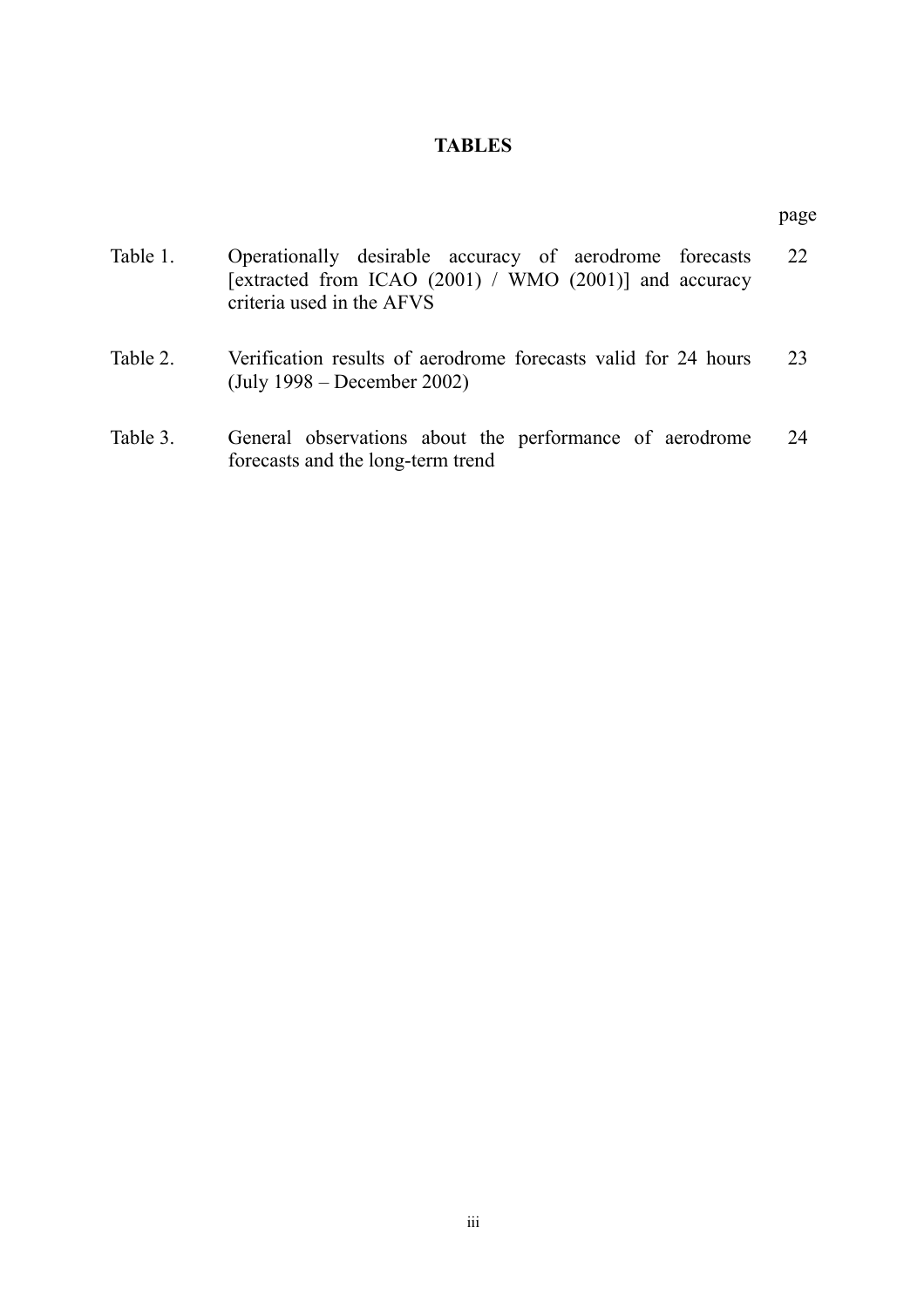#### **ABSTRACT**

 This note describes the objective verification system developed by the Hong Kong Observatory for the verification of aerodrome forecasts issued for the Hong Kong International Airport. The accuracy criteria and the verification scheme adopted by the system are discussed. The performance statistics based on data collected since the opening of airport in July 1998 up to the end of 2002 are also presented.

## 摘要

本報告描述由香港天文台發展,用以驗證提供予香港國 際機場使用的機場預報的一套客觀驗證系統。本報告對該系 統所採用的準確性準則及驗證計劃作出討論,並刊出自1998 年 7 月機場啟用以來直至 2002 年底所得的驗證數據。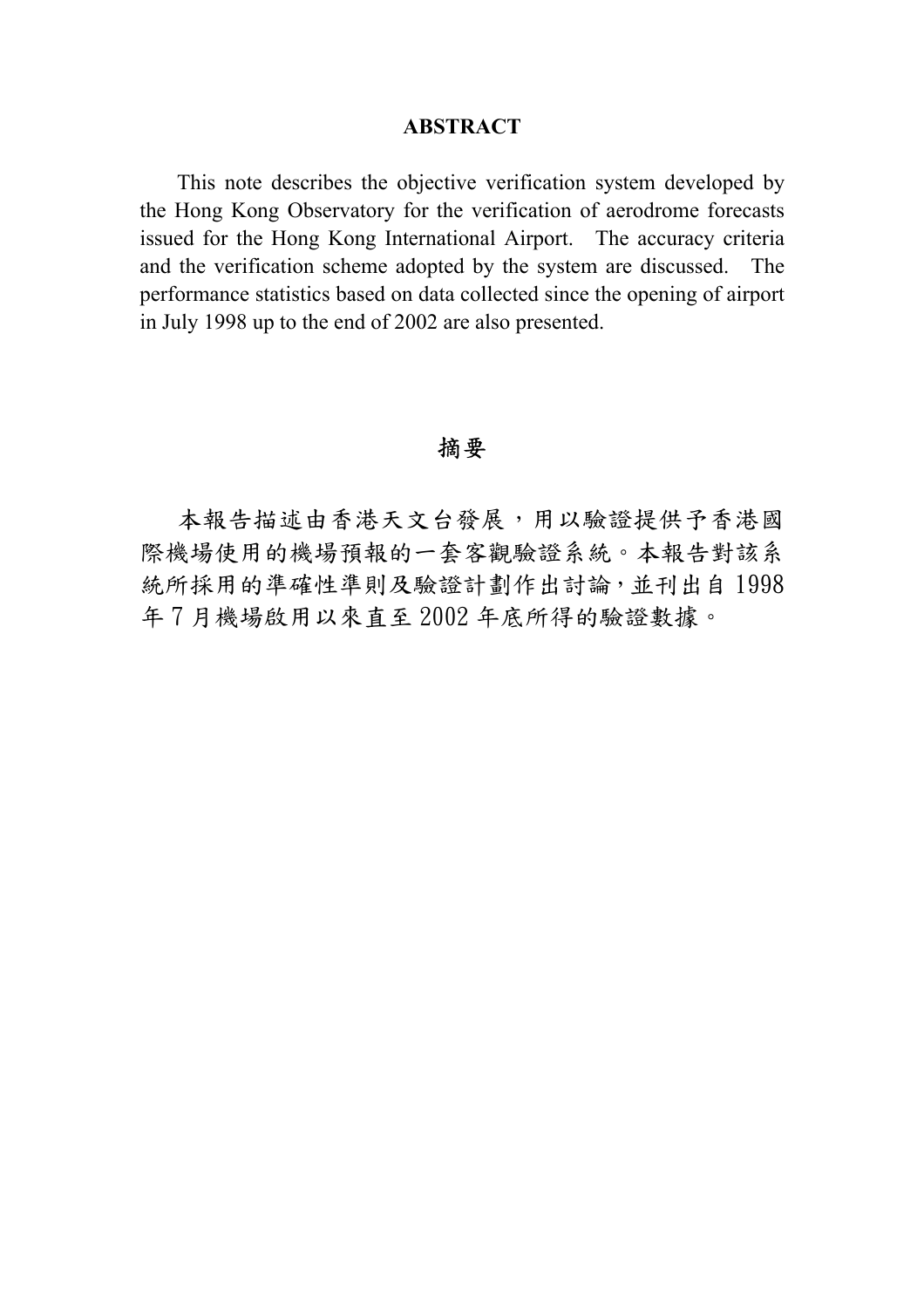#### **1. INTRODUCTION**

 Within the framework of the International Civil Aviation Organization (ICAO), the Hong Kong Observatory (HKO) is the designated meteorological authority in Hong Kong to provide weather service for international air navigation. The Observatory prepares, among other products, weather forecasts for the aerodrome of the Hong Kong International Airport (HKIA) at Chek Lap Kok. The location of HKIA is as shown in Figure 1.

Aerodrome forecasts are issued regularly for use by the aviation community. In order to provide the users with an appreciation of the forecast accuracy and to allow the aviation forecaster to more effectively monitor the accuracy of aerodrome forecasts issued, an automatic objective verification system, namely the Aviation Forecast Verification System (AFVS), has been developed and implemented by the HKO. The system makes reference to the operationally desirable accuracy stated by ICAO and World Meteorological Organization (WMO).

 In this report, the accuracy criteria and the verification scheme adopted by the AFVS are described. Performance statistics for the period from the opening of airport in July 1998 up to the end of 2002 are presented. Trends identified in the verification results and the use of these results are also discussed.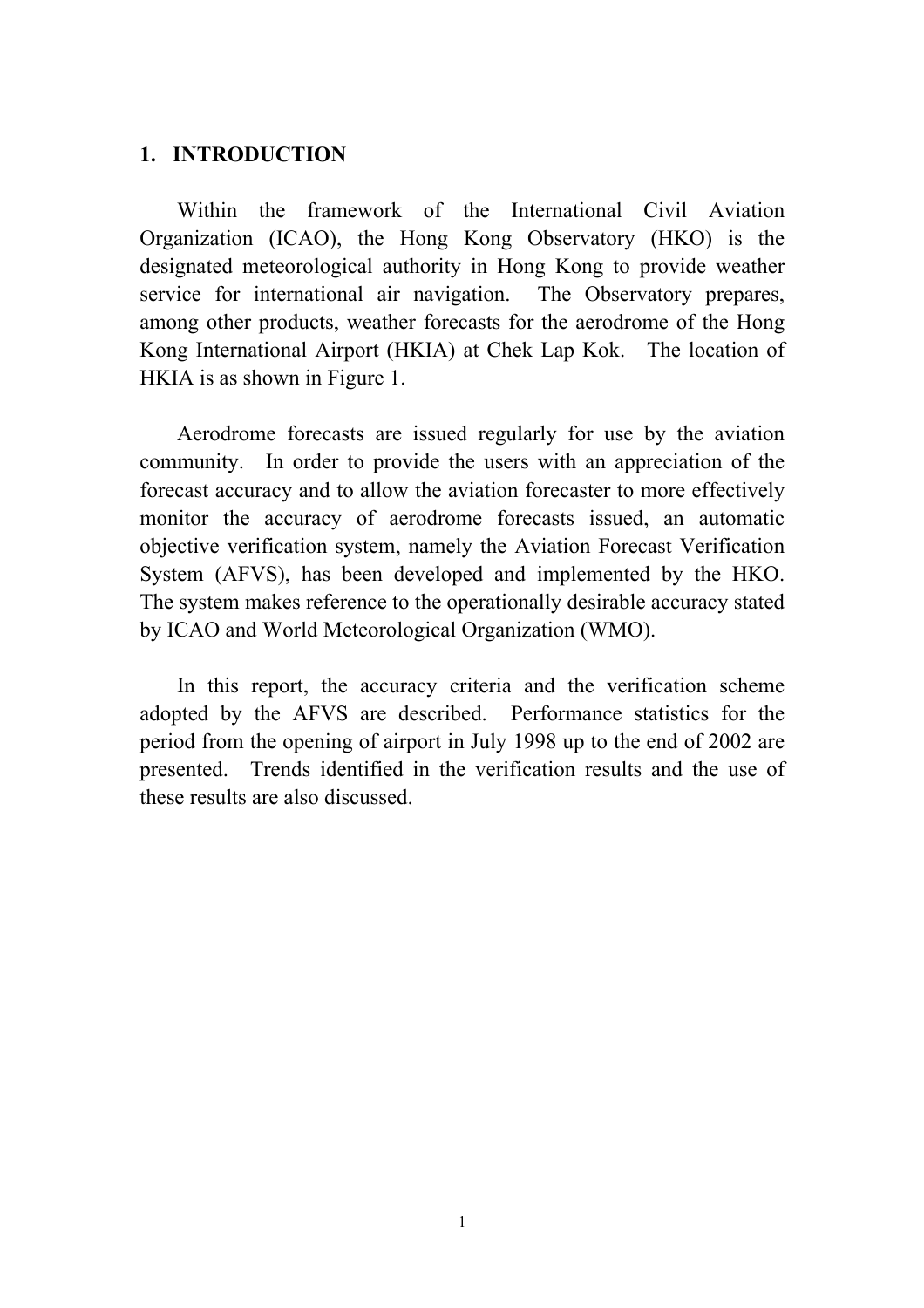## **2. DATA**

 $\overline{a}$ 

HKO routinely issues two types of aerodrome forecasts, one valid for 9 hours (the 'short forecast') and the other for 24 hours (the 'long forecast'). These forecasts are coded in TAF code form as defined in WMO (1995). The short forecast is issued every 3 hours at 00, 03, ..., and 21 UTC<sup>1</sup>. The long forecast is issued every 6 hours at 00, 06, 12 and 18 UTC. Both long and short forecasts cover the following elements: surface wind, visibility, weather, cloud, as well as significant changes expected for such elements during the forecast period. The long forecast also gives the minimum and maximum temperature expected for the next 24 hours.

In this study, observations made by the Observatory weather observer at HKIA from July 1998 to December 2002 were used to verify the forecasts. These observations include routine observations at HKIA issued at half-hourly intervals, and special observations issued when there are significant changes in a certain element(s) in accordance with a set of prescribed criteria. The routine and special observations are coded in the METAR and SPECI code forms respectively, as defined in WMO (1995).

<sup>&</sup>lt;sup>1</sup> UTC is the Coordinated Universal Time. The Hong Kong Time (HKT) is 8 hours ahead of UTC.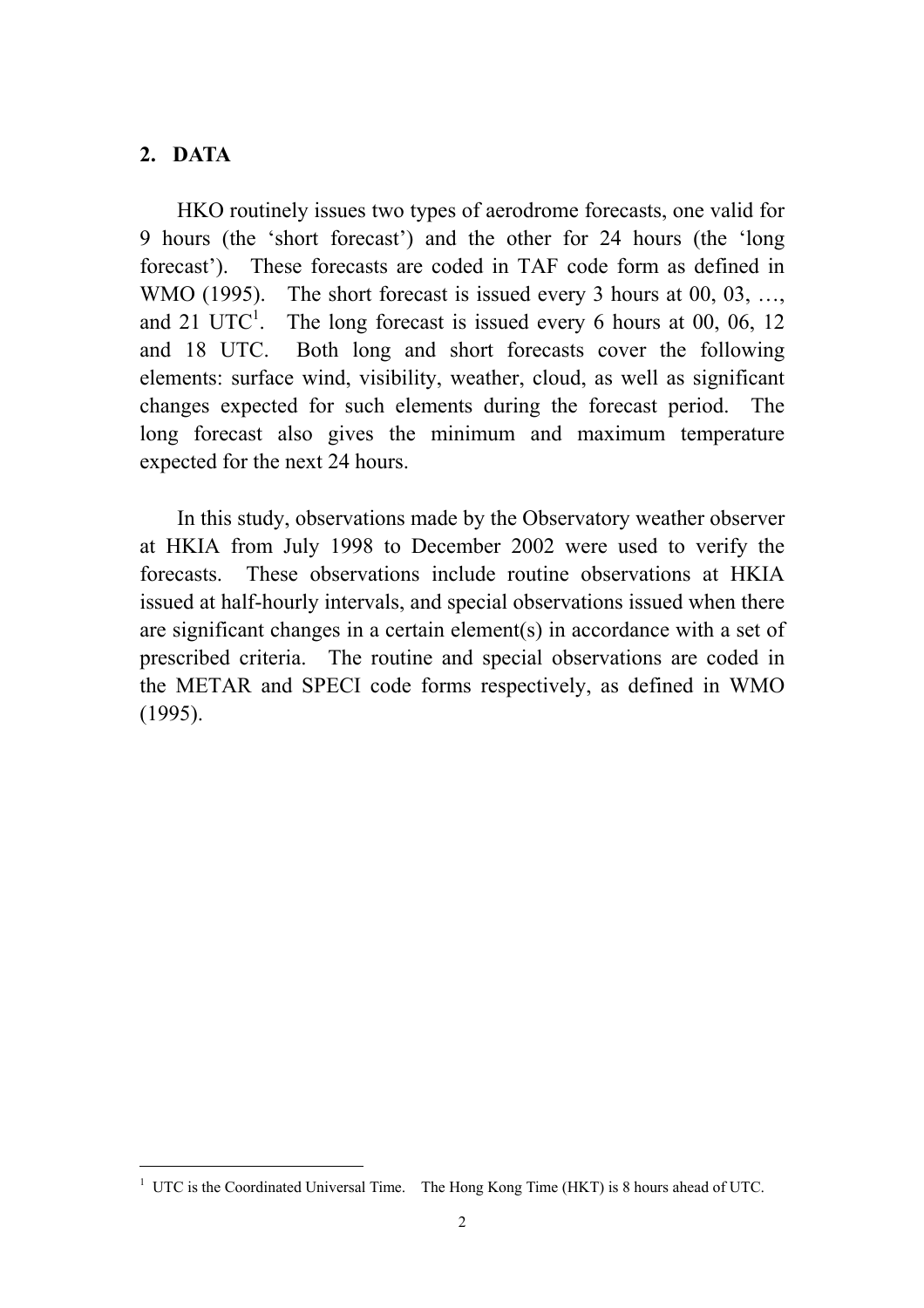#### **3. VERIFICATION SCHEME**

ICAO and WMO have published a joint guidance (extracted in Table 1) on the operationally desirable accuracy of aerodrome forecasts in ICAO (2001)/WMO (2001). According to the guidance, if the accuracy of the forecasts remains within the prescribed accuracy limits for the specified percentage of cases, the effect of forecast errors is considered not serious in comparison with the effects of navigational errors and of other operational uncertainties. Apart from operational considerations discussed below, the AFVS generally follows this guidance in the verification of forecasts.

## **3.1 Weather elements and operational considerations in the verification**

 In the verification process, an aerodrome forecast is verified, hour by hour, against the routine and special observations. The AFVS covers the following weather elements: -

- (i) Wind direction
- (ii) Wind speed
- (iii) Visibility
- (iv) Precipitation
- (v) Cloud amount
- (vi) Cloud height
- (vii) Air temperature (long forecasts only)

The operational considerations for the verification of each of the weather elements are discussed below.

(i) Wind direction

In respect of wind direction, the ICAO/WMO operationally desirable accuracy is  $\pm 30^{\circ}$ . With its tropical and coastal climate, as well as its hilly terrain, winds in Hong Kong can be highly variable in direction, even in the course of a day. Strict adherence to the ICAO/WMO operationally desirable accuracy would result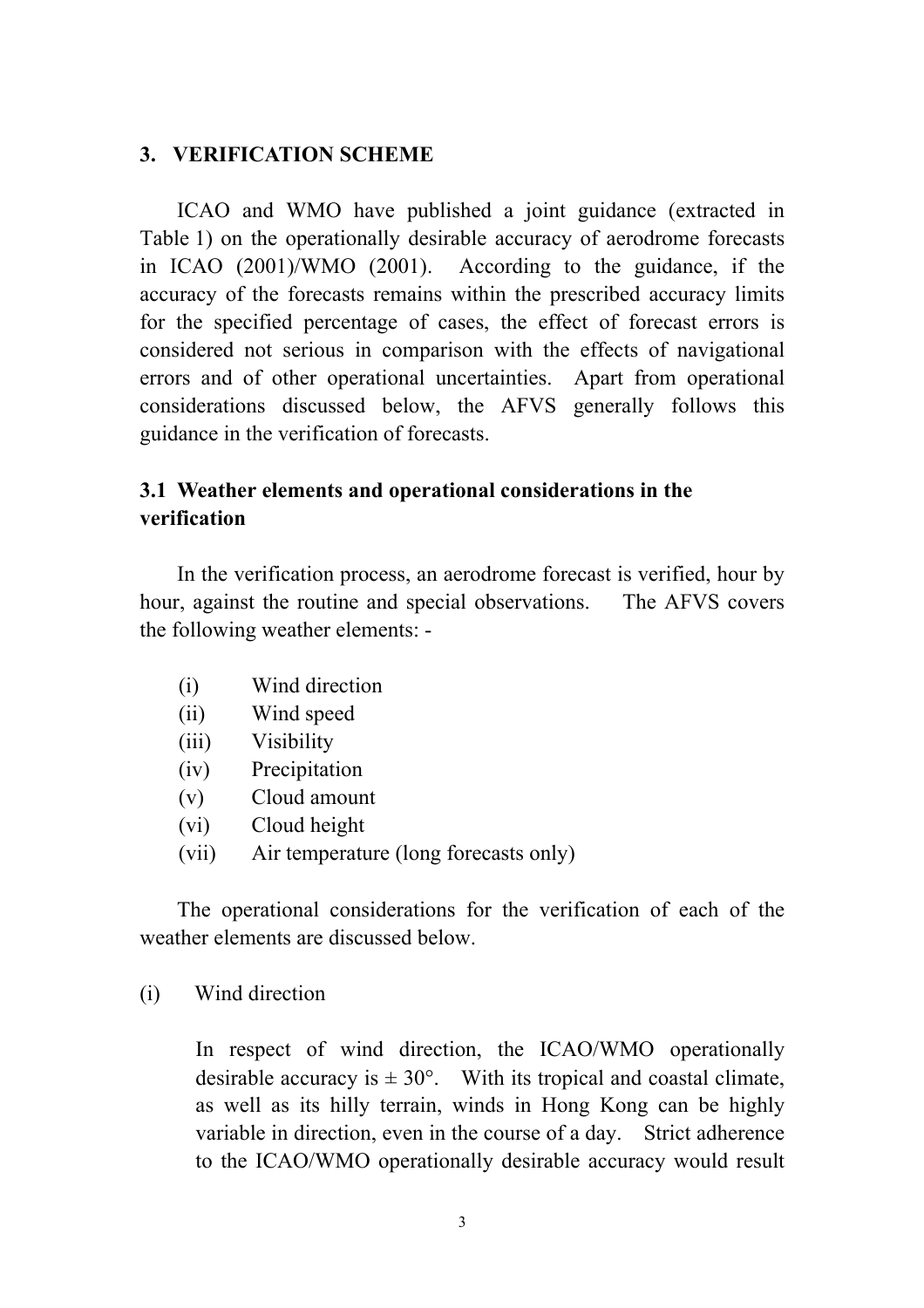in an unnecessarily complicated forecast for HKIA, and thus contradicts ICAO (2001) paragraph 6.2.4 / WMO (2001) paragraph [C.3.1.]  $6.2.4^2$  in terms of keeping the length of the forecast to a minimum. In order to minimize the nuisance to users, the HKO adopts a threshold value of 60° for wind direction change, which have been used by air traffic controllers, airline operators and pilots in Hong Kong for many years without negative feedback. Such adoption follows the spirit of ICAO (2001) recommendation 6.2.5, which states that a threshold value should be established for the inclusion of change groups in aerodrome forecasts or for the amendment of aerodrome forecasts when the surface wind is forecast to change through values of operational significance. In the present verification, a forecast wind direction is considered correct if the reported value is within 60º of the forecast value.

From the point of view of day-to-day operations, there is little meaning in verifying the wind direction when winds are light. Thus, when both the forecast and actual wind speeds are force 0 - 2 under the Beaufort Wind Force Scale (corresponding to 'calm', 'light air' and 'light breeze'), or 11 km/h (6 knots) or less, the forecast direction is not verified.

(ii) Wind speed

The verification of the wind speed follows the ICAO/WMO operationally desirable accuracy, namely a forecast wind speed is considered correct if the difference between the forecast and the reported value is within 9 km/h (5 knots) for forecast speeds up to 46 km/h (25 knots) or within 20% for forecast speeds above 46 km/h (25 knots).

(iii) Visibility

 $\overline{a}$ 

The verification of the visibility follows the ICAO/WMO operationally desirable accuracy, namely a forecast visibility is

<sup>&</sup>lt;sup>2</sup> The regulatory material contained in ICAO (2001) is identical with that contained in WMO (2001) apart from a few minor editorial differences. Unless otherwise mentioned, references to ICAO (2001) also apply to WMO (2001) hereafter.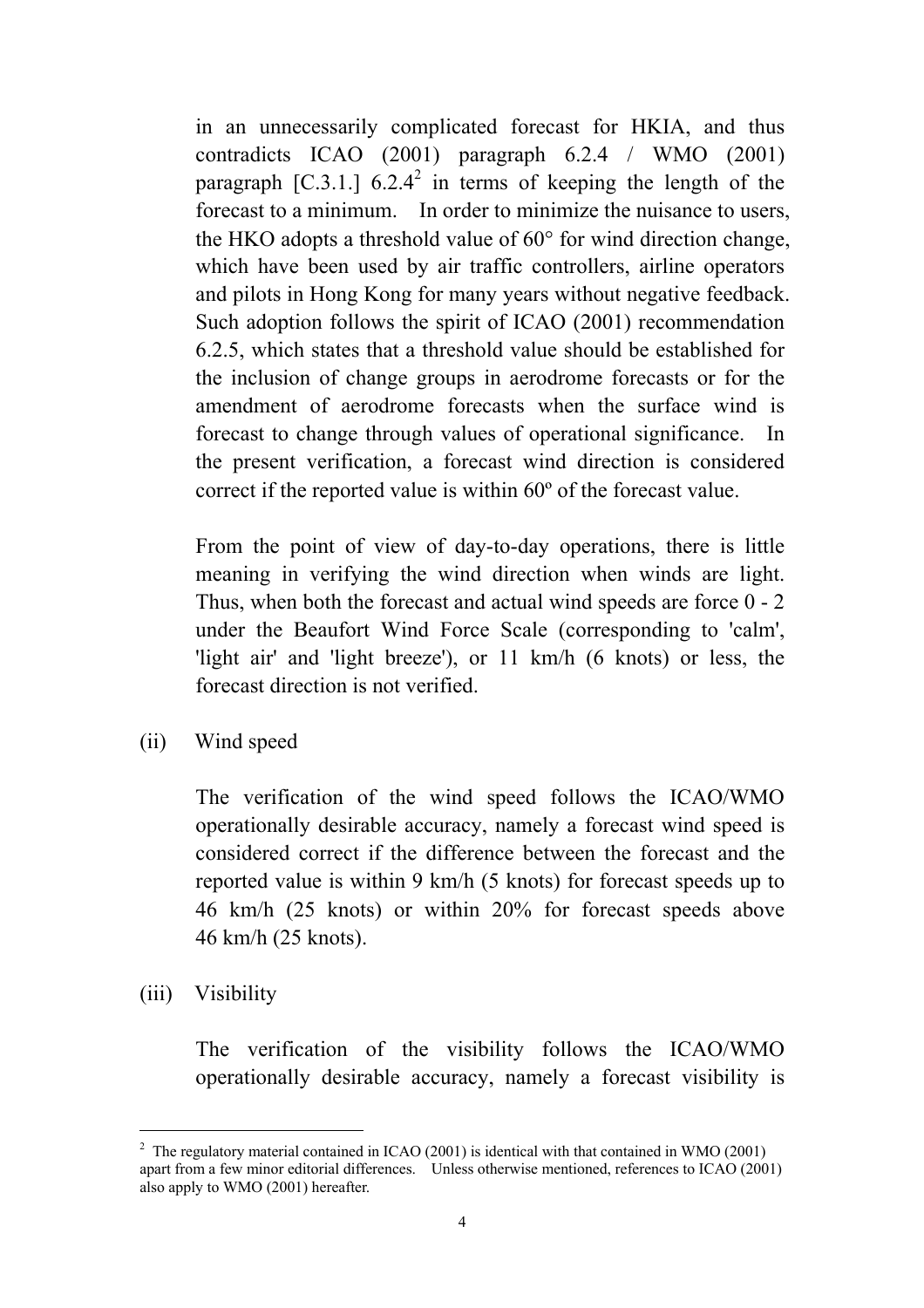considered correct if the difference between the forecast and the reported value is within 200 m for forecast visibilities up to 700 m or within 30% for forecast visibilities between 700 m and 10 km.

#### (iv) Precipitation

In respect of precipitation, the ICAO/WMO operationally desirable accuracy refers to its occurrence or non-occurrence. ICAO (2001) recommendation 6.2.14 states that moderate or heavy precipitation should be forecast if they are expected to occur at the aerodrome. Accordingly, a forecast is considered correct if the occurrence or non-occurrence of moderate or heavy precipitation is correctly forecast.

As regards precipitation of light intensity, in accordance with the same ICAO recommendation there is no need to include such in the forecast unless the precipitation is expected to cause a significant change in visibility. For this reason, the occurrence or non-occurrence of light precipitation is not verified. In the event that light precipitation was not forecast, but light precipitation is actually observed and the visibility deteriorates significantly, the forecast will be penalized under the verification for visibility.

(v) Cloud amount

The reported or forecast cloud amount is coded in accordance with the following 5 categories: SKC (sky clear, representing 0 oktas); FEW (few, 1-2 oktas); SCT (scattered, 3-4 oktas); BKN (broken, 5-7 oktas); and OVC (overcast, 8 oktas). As the ICAO/WMO operationally desirable accuracy is  $\pm$  2 oktas, a forecast cloud amount is considered correct if it is within one category of the reported amount. For example, a forecast cloud amount of 'BKN' is considered correct if the reported cloud amount is either 'SCT', 'BKN' or 'OVC'.

In accordance with ICAO (2001) recommendation 4.9.5, only clouds below 1 500 m (5 000 ft) are of operational significance.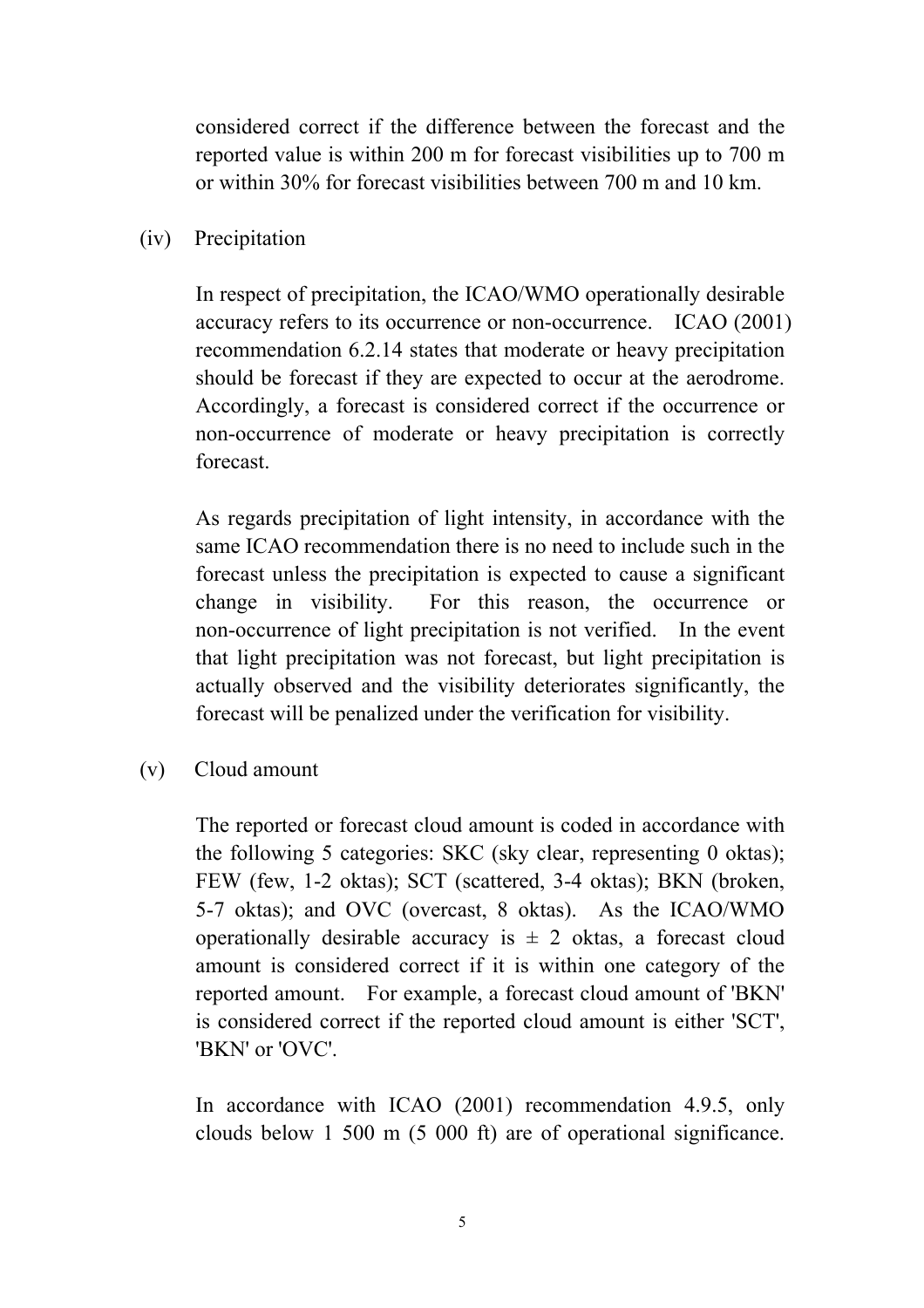As such, only those clouds forecast or reported at or below 1 500 m (5 000 ft) are verified.

(vi) Cloud height

The ICAO/WMO operationally desirable accuracy is for the difference between the forecast and reported value to be within 30 m (100 ft) for forecast cloud heights up to 120 m (400 ft) or within 30% for cloud heights between 120 m and 3 000 m (10 000 ft). In the present verification, the maximum cloud height is limited to 1 500 m (5 000 ft) instead of 3 000 m, following the same consideration as in (v) above. If clouds below 1 500 m are neither forecast nor reported, the forecast is considered correct.

(vii) Air temperature

The verification of the air temperature follows the ICAO/WMO operationally desirable accuracy, namely a forecast is considered correct if the reported value is within 1ºC of the forecast value.

# **3.2 Handling of change, time indicators and probability groups in forecasts**

Under the TAF code format (WMO 1995), four different types of indicators are available for use in describing a change or the probability of occurrence of an alternative value of a certain weather element within a sub-period of the forecast period. The verification of a forecast involving such indicator or indicators is performed in the following manner: -

(i) 'FM' indicator

A 'FM' indicator is used to describe a significant change in a weather element(s) (where applicable) starting from a specified time. In the forecast verification, the forecast value following the 'FM' indicator takes effect at the time specified after the 'FM' indicator.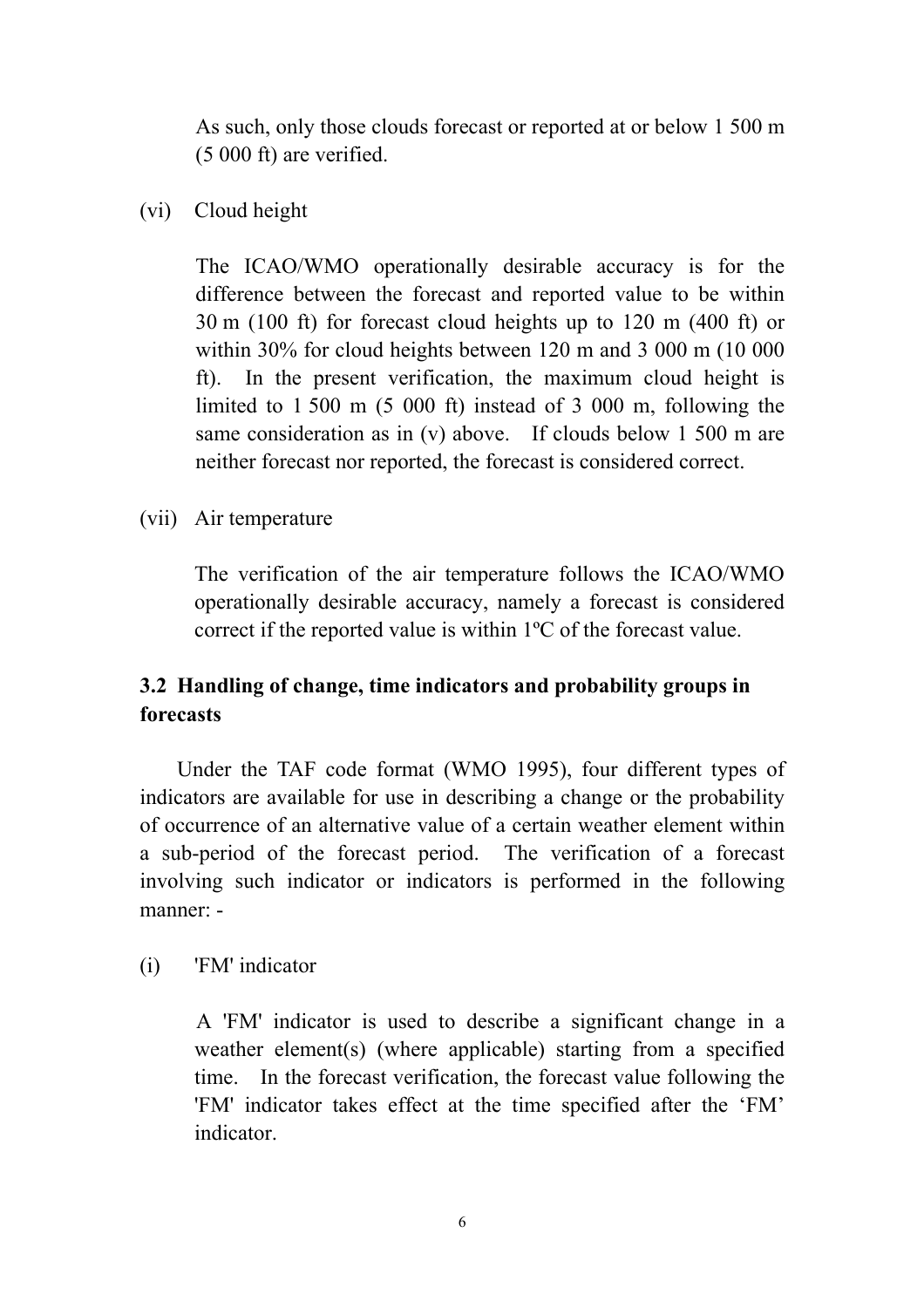## (ii) 'BECMG' indicator

The 'BECMG' indicator and the associated time group are used to describe changes where the weather conditions are expected to reach or pass through specified threshold values at a certain time within the time period indicated by the time group.

In the forecast verification, the forecast value following the 'BECMG' indicator takes effect after the time period indicated by the time group. This transition period is short (normally not exceeding 2 hours) and the change in the weather conditions concerned could be rather sudden (i.e. change from one discrete state to another discrete state), such as a wind direction change during the passage of a cold front or a sudden drop in visibility due to the onset of showers. Having considered the above, a forecast is considered correct if the reported value within the transition period is within the prescribed accuracy range of the forecast value before the change or after the change. For example, if the visibility is forecast to change from 5 000 m to 3 000 m, and the reported visibility during the transition period indicated by the 'BECMG' time group is 2 000 m, the portion of forecast covered by this period will be considered incorrect because the reported value is outside the 30% accuracy range of both the forecast values of 5 000 m and 3 000 m. However, if the reported visibility is 6 000 m, the portion of forecast covered by the transition period will be considered correct as the reported visibility is now within 30% of 5 000 m.

(iii) 'TEMPO' indicator

The 'TEMPO' indicator and the associated time group are used to denote temporary fluctuations expected in a weather element(s) during the period indicated by the time group.

The scheme employed by AFVS in verifying aerodrome forecasts involving the 'TEMPO' indictor is described in Appendix A. In essence, the scheme takes into consideration ICAO (2001) recommendation 6.2.9 that the expected weather fluctuations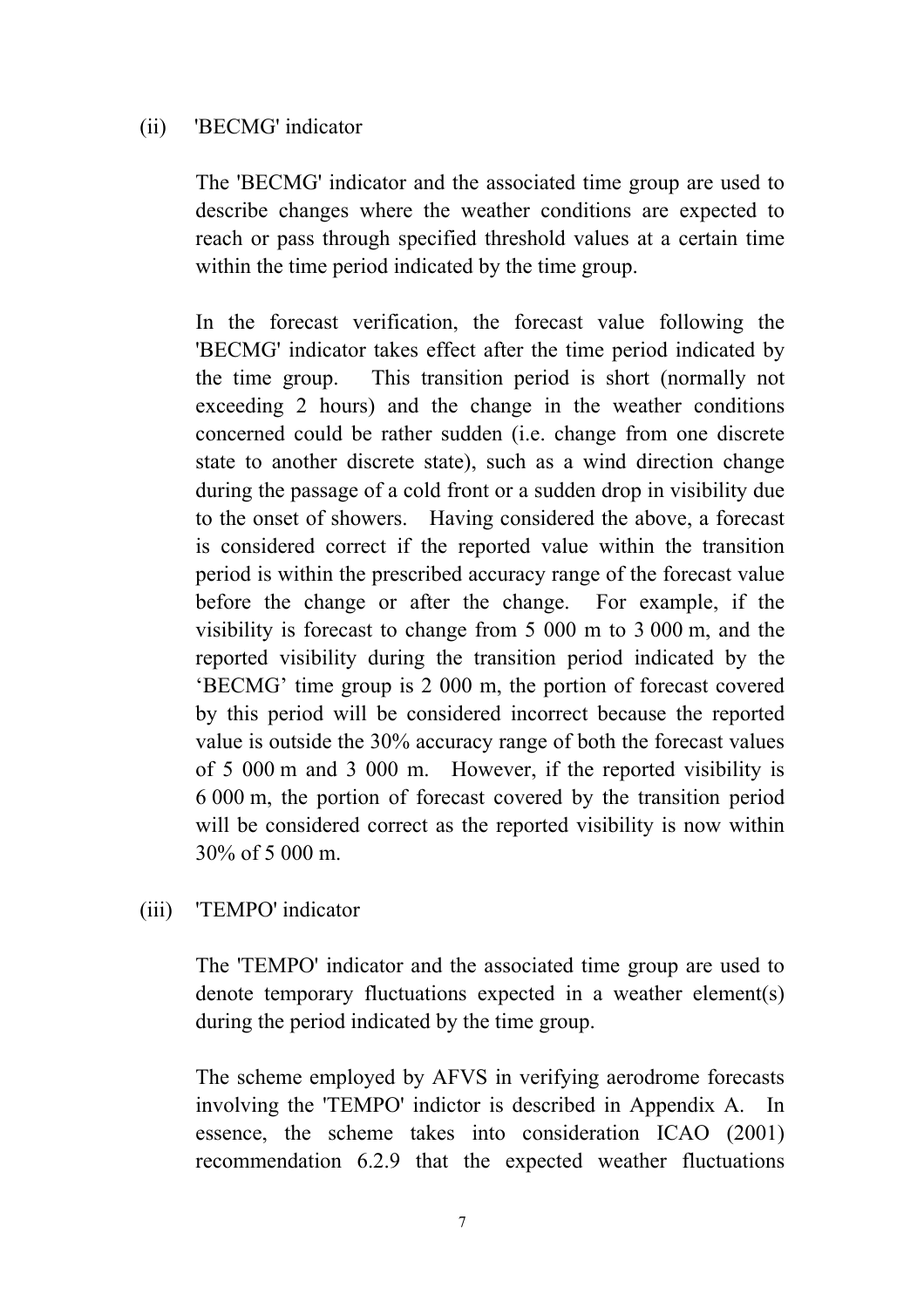should, in the aggregate, last less than one-half of the time period specified by the 'TEMPO' groups. Thus, the number of hours correctly forecast by a 'TEMPO' group should not exceed one-half of the time period.

However, the other condition stated in the same ICAO recommendation, namely that the 'TEMPO' condition should last less than an hour in each instance, is not considered in view of inherent limitations in the time resolution of the weather observations, which render the accurate determination of the duration of 'TEMPO' condition not possible. To compensate for this, a penalty is imposed in the present verification if the 'TEMPO' condition is not observed. Specifically, the penalty for non-occurrence is that up to one-third of the forecast hours covered by the time period will be counted as incorrect.

## (iv) 'PROB30' or 'PROB40' indicators

The 'PROB' indicators describe the probability of occurrence (30% for 'PROB30' and 40% for 'PROB40') of an alternative value for a weather element(s). They constitute probabilistic forecasts that need to be verified differently from those categorical forecasts currently dealt with by the AFVS. They are, however, rarely used by the HKO and are therefore not verified at present. The verification of 'PROB' forecasts will be taken into account in the future enhancement of AFVS.

## **3.3 Construction of 'weather history' for verification**

For each of the weather elements, ICAO (2001)/WMO (2001) gives a minimum percentage of cases within the stated operational desirable accuracy (termed "accuracy percentage" in this report) as a guidance for meeting the accuracy criterion (Table 1). For instance, for air temperature the accuracy percentage is 70% of cases within 1ºC of the reported value.

In the present verification, the 'hour' is taken as the basic unit in computing the percentage of cases of accurate forecast. For any period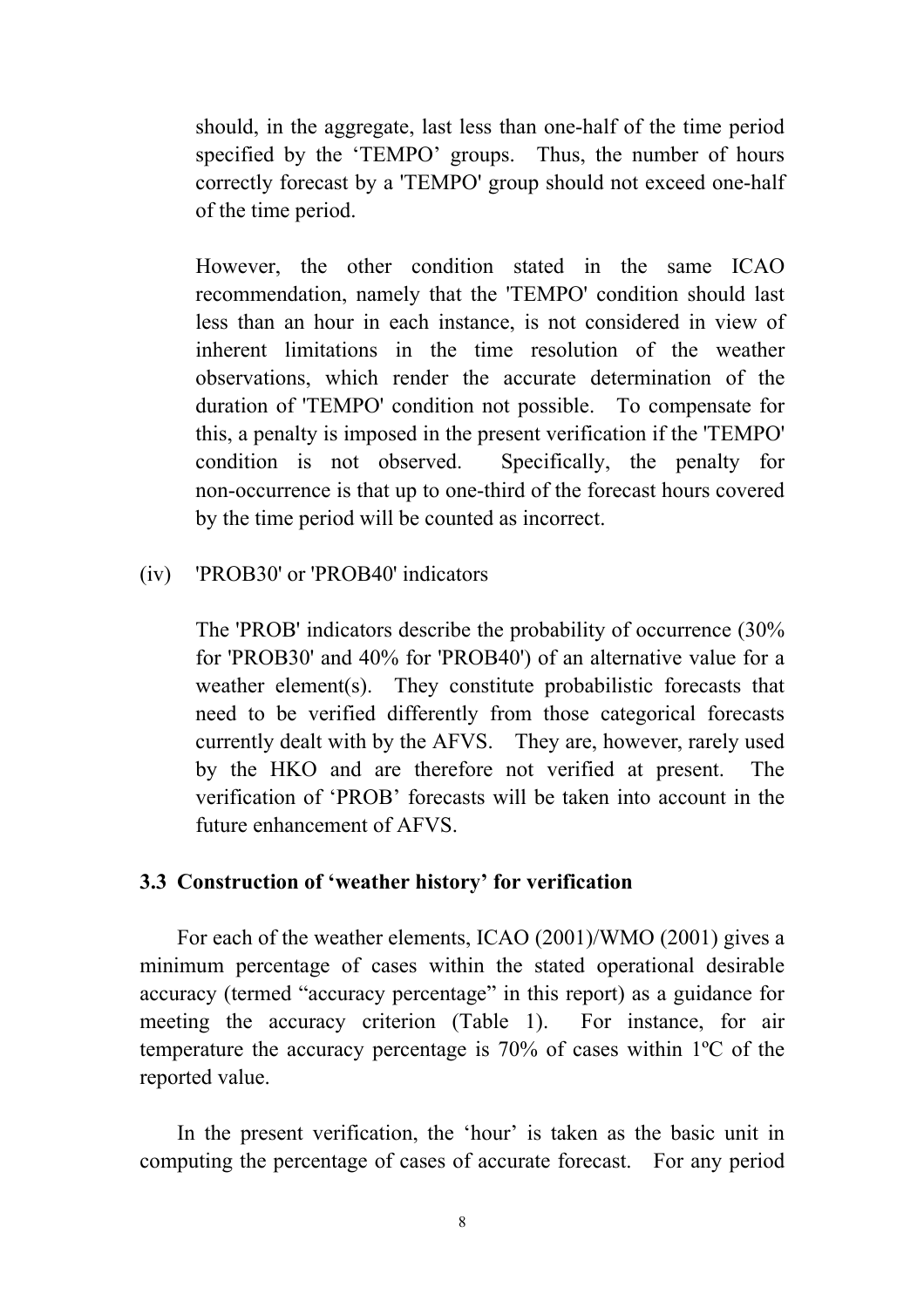of verification, such as a day, a month or a year, the percentage of correct forecasts is the total number of correct forecast hours divided by the total number of hours verified. To determine the total number of correct forecast hours, the AFVS first builds up a 'history' of weather conditions that were observed for each of the forecast hours. The weather history is constructed as follows: -

- (i) As the routine observations are made on the half-hour and on the hour, each routine observation is therefore taken to be valid for half an hour from the reporting time unless there is a special observation issued in the course of the next half hour, in which case the routine observation is taken to be valid up to the time of the special observation.
- (ii) Each special observation is valid for the period from the reporting time to the time of next routine observation or special observation.

## **3.4 Computation of the percentage of accurate forecasts**

The AFVS compares the weather history (constructed in the manner described in Section 3.3 above) with the forecast to determine: (a) the fraction of the hour in which the weather has been accurately forecast; and (b) the percentage of correct forecasts, based on the total number of forecast hours. Appendix B shows a hypothetical case of precipitation forecast verification to demonstrate how the number of correct forecast hours is determined based on the constructed weather history.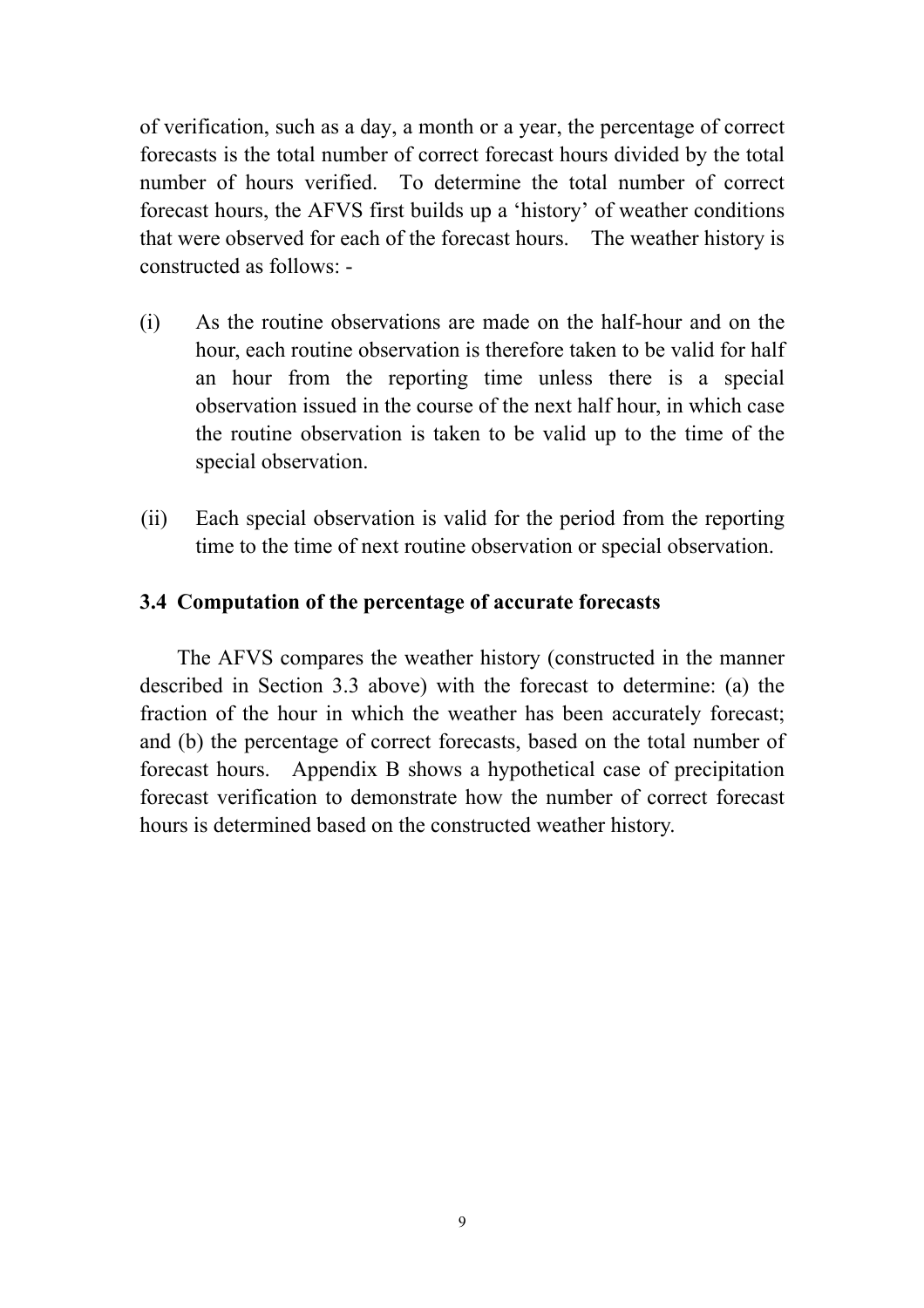#### **4. VERIFICATION RESULTS**

A system flowchart of the AFVS is given in Figure 2. The verification of the aerodrome forecasts is carried out automatically to generate a verification report everyday. Apart from this, the AFVS also provides an interactive user-interface to permit flexible entry of parameters of interest for special verification (Figure 3).

In this study, verification was carried out for all long forecasts issued since the airport opening in July 1998 up to December 2002. Table 2 presents a summary of the results for the different weather elements. Taking into account various operational considerations as described in Section 3.1 and summarized in Table 1, the figures in Table 2 show that the overall performance for the period exceeds the ICAO/WMO accuracy percentage for each of the seven weather elements.

The verification results for the seven weather elements are plotted, month by month, in Figures 4 to 10 respectively. Each of the plots is overlaid with past 12-month running averages to reveal long-term trend if any in the performance.

General observations about the performance of the forecasts and the long-term trend are given in Table 3 for each of the elements. In brief, with the availability of verification results like these it has been possible to identify areas requiring attention or improvement. For instance, some deterioration in the forecasting of wind speed was observed during the period, and subsequently HKO implemented in 2002 several measures to address the difficulties faced by the forecaster in forecasting the wind speed. These measures include the automatic identification of past cases with a similar weather pattern and the introduction of more numerical prediction products for reference by the forecaster. The effectiveness of these measures is being monitored. Also, the shortcomings in forecasting the air temperature in the cooler months have been addressed with the introduction of a number of forecasting rules developed in 2001 after studying failure cases.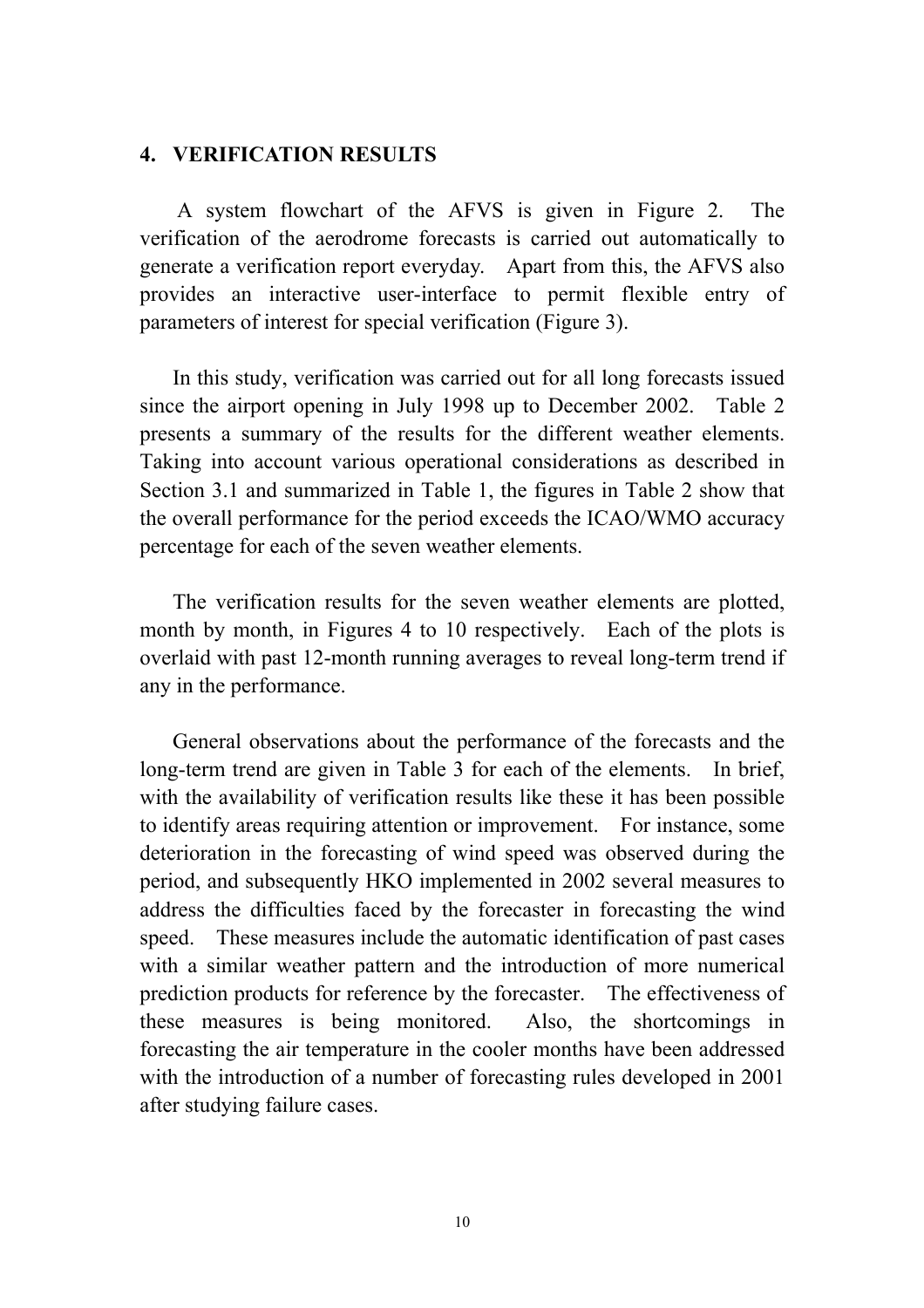#### **5. DISCUSSION AND CONCLUSIONS**

A forecast verification system, the Aviation Forecast Verification System, has been developed for the automatic verification of aerodrome forecasts issued for HKIA. The system covers seven weather elements (wind speed, wind direction, visibility, precipitation, cloud height, cloud amount and air temperature) and follows the ICAO/WMO guidance on the operationally desirable accuracy of aerodrome forecasts apart from some modifications on the basis of operational considerations.

The verification results for the aerodrome forecasts issued during the period from July 1998 to December 2002 show that the forecast accuracy for all the seven weather elements exceeded the ICAO/WMO accuracy percentages. Results like these have also enabled areas requiring improvement to be identified, and corresponding improvement measures to be introduced. The long-term trends in the performance statistics of the aerodrome forecasts reveal that there has been improvement in the forecasting of most of the seven elements over 2001 and 2002. Efforts to improve the forecasting of other elements are ongoing, so are efforts to improve forecasting in general.

The system will be expanded to verify both landing and take-off forecasts for the airport. The verification of forecasts against user-specified operating minima of different weather elements is also in the future plan.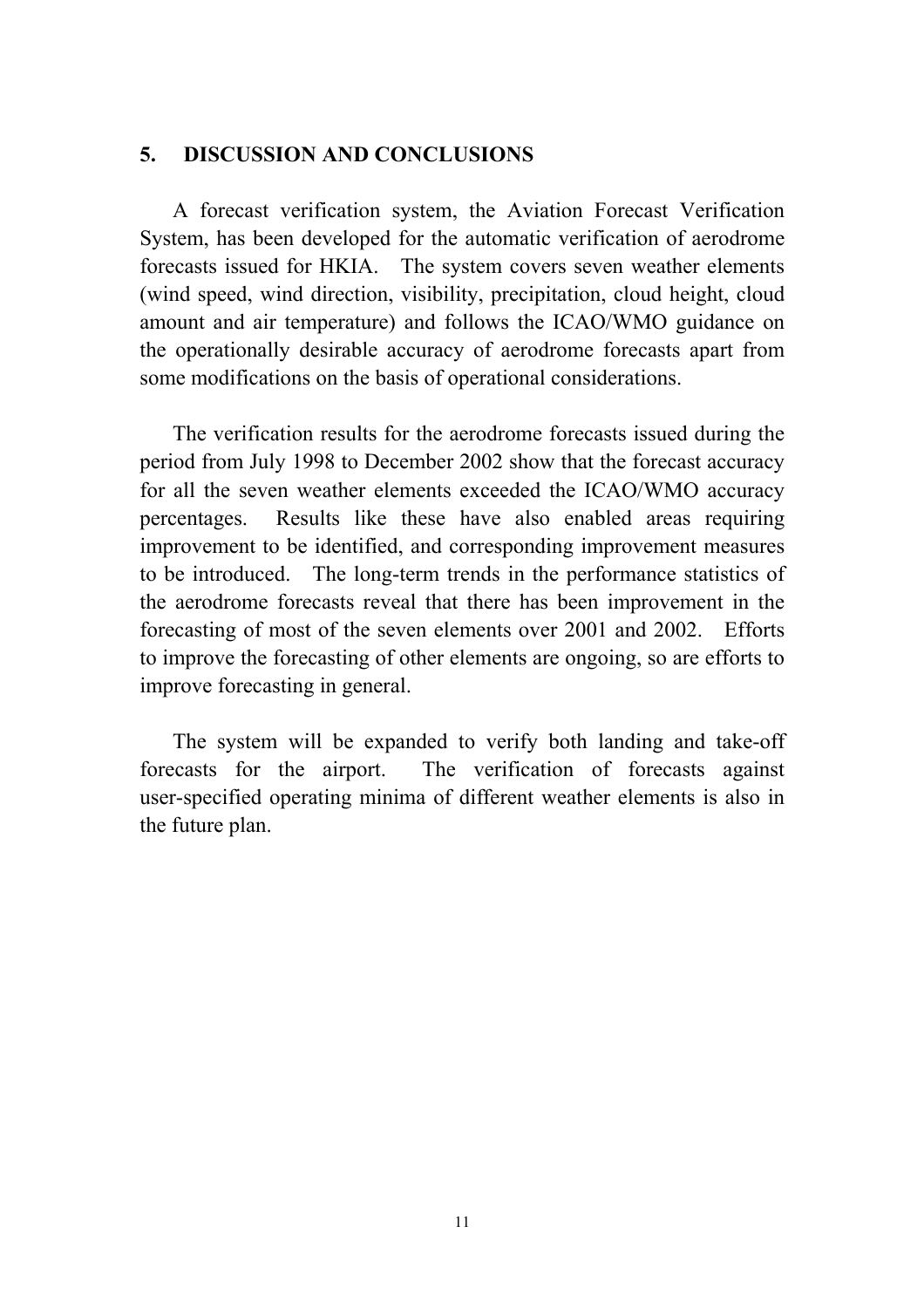## **REFERENCES**

- 1. ICAO / WMO 2001 Annex 3 to the Convention on International Civil Aviation – Meteorological Service for International Air Navigation, International Civil Aviation Organization, 14th Edition / Chapter C.3.1, Technical Regulations (WMO-No.49), Volume II, World Meteorological Organization. 2. WMO 1995 Manual on Codes (WMO-No.306), Volume I,
- World Meteorological Organization.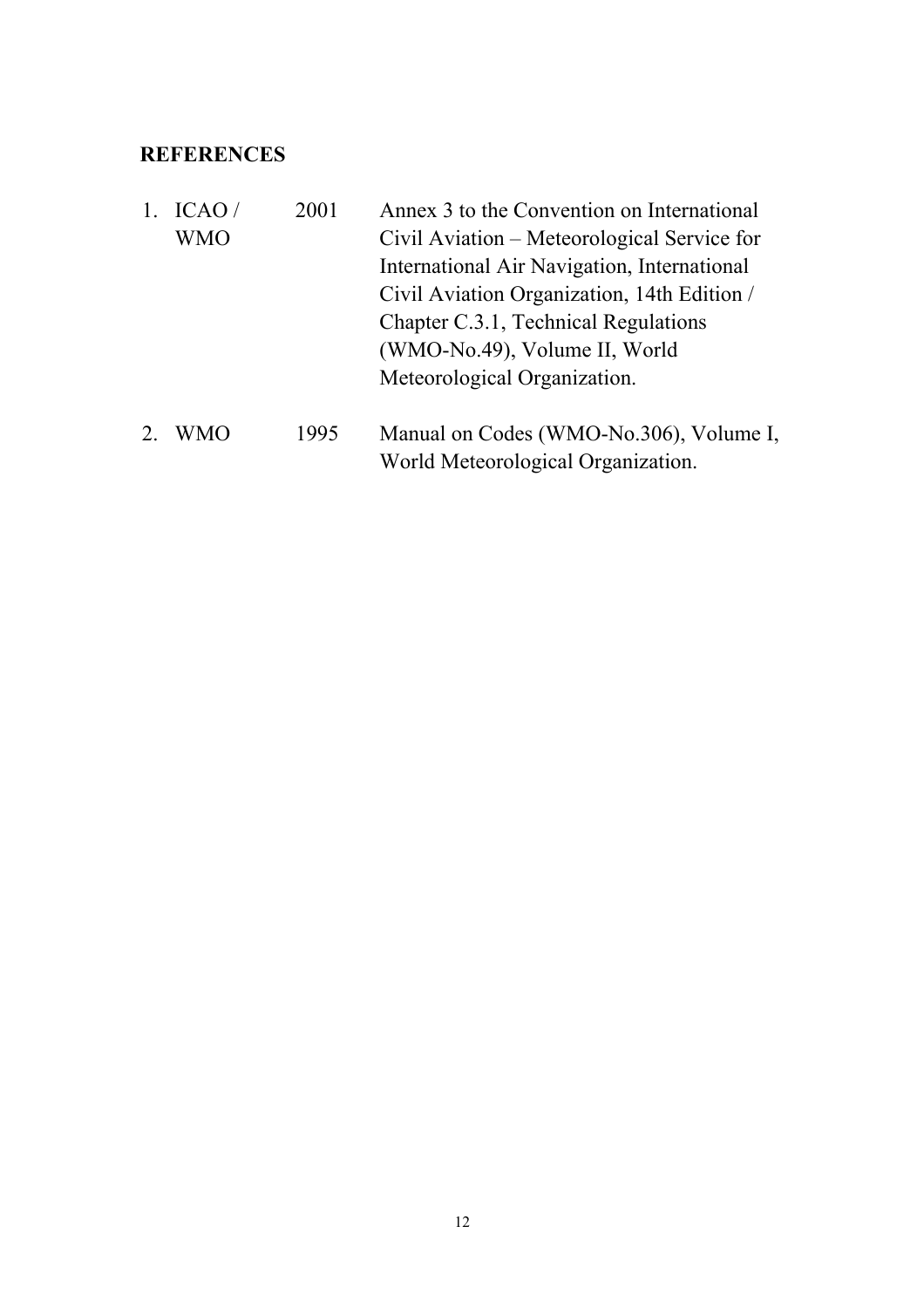# **Appendix A**

## **Dealing with the 'TEMPO' indicator in the verification of forecasts**

The AFVS determines the contribution of a 'TEMPO' forecast to the total number of correct forecast hours, H(corr), using the following scheme.

For a 'TEMPO' forecast covering a period of N hours, first define the following variables:

- H(M): number of hours the main forecast condition is correct (i.e. the forecast value is within the prescribed accuracy range of the reported value) H(T): number of hours the 'TEMPO' forecast condition is correct  $H(T\&notM)$ : number of hours the main forecast condition is
	- incorrect but the 'TEMPO' forecast is correct
- (i) if  $H(T) > 0$ , contribution of the main forecast is  $H(M)$ contribution of the TEMPO forecast is min ( $N/2$ ,  $H(T\&notM)$ ),

 $H(corr) = H(M) + min ( N/2, H(T&notM) )$ 

(ii) if  $H(T) = 0$ ,

contribution of the main forecast is  $H(M)$ contribution of the TEMPO forecast is -N/3

 $H(corr) = max ( 0, H(M) - N/3 )$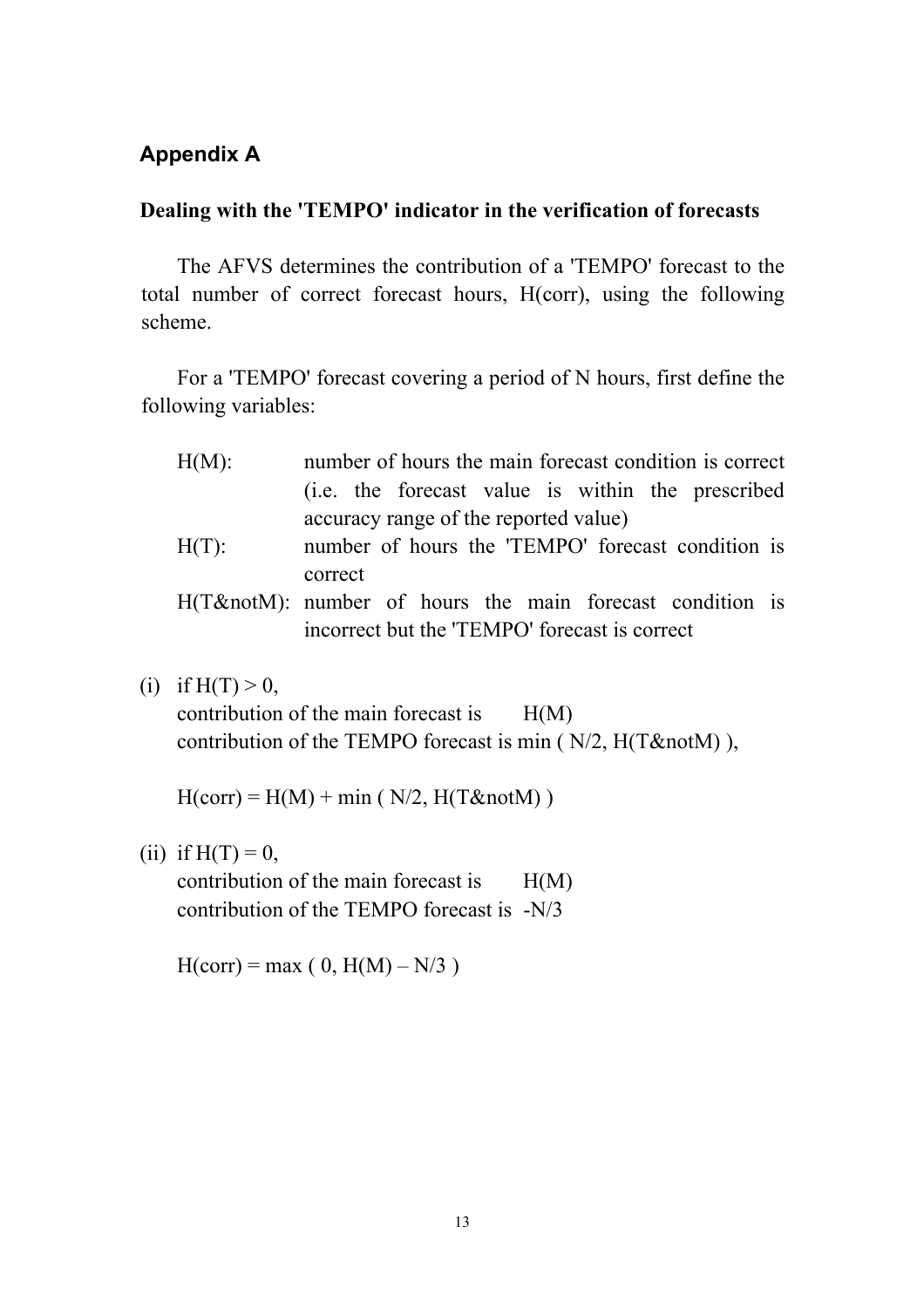# **Appendix B**

# **Hypothetical case to illustrate the calculation of number of correct forecast hours**

Consider the following hypothetical aerodrome forecast in TAF code form valid from 00 UTC to 24 UTC on the 27th of the month issued at 22 UTC the previous day (the 26th):

| TAF VHHH 262200Z |      |                                             |
|------------------|------|---------------------------------------------|
|                  |      | 270024 09010KT 9000 FEW 010 SCT 016 BKN 060 |
| TEMPO.           | 0306 | 4000 RA                                     |
| <b>BECMG</b>     | 0911 | 4000 RA                                     |
| <b>FM</b>        | 1800 | $9000$ NSW'                                 |

The meaning of each element of the forecast can be found in WMO (1995). Let us focus on the precipitation forecast, which says in plain language:

'From 00 UTC to 09 UTC, no precipitation; temporarily between 03 UTC and 06 UTC, moderate rain; becoming between 09 UTC and 11 UTC, moderate rain; from 18 UTC to 24 UTC, no precipitation.'

 Suppose that there was moderate precipitation only during the periods from 08:45 UTC to 10:30 UTC and from 12:00 UTC to 20:15 UTC on the 27th. The total number of correct forecast hours in respect of precipitation can then be obtained as follows:

| Time (UTC) | Forecast           | Actual             | Contribution to   |
|------------|--------------------|--------------------|-------------------|
|            | Moderate/heavy     | Moderate/heavy     | number of correct |
|            | precipitation      | precipitation      | forecast hours    |
|            | forecast? (Yes/No) | occurred? (Yes/No) |                   |
| 0000-0300  | N <sub>0</sub>     | No                 |                   |
| 0300-0600  | <b>Yes</b>         | N <sub>0</sub>     | $2^{(a)}$         |
|            | <b>TEMPO)</b>      |                    |                   |
| 0600-0845  | No                 | N <sub>0</sub>     | 2.75              |
| 0845-0900  | No                 | Yes                |                   |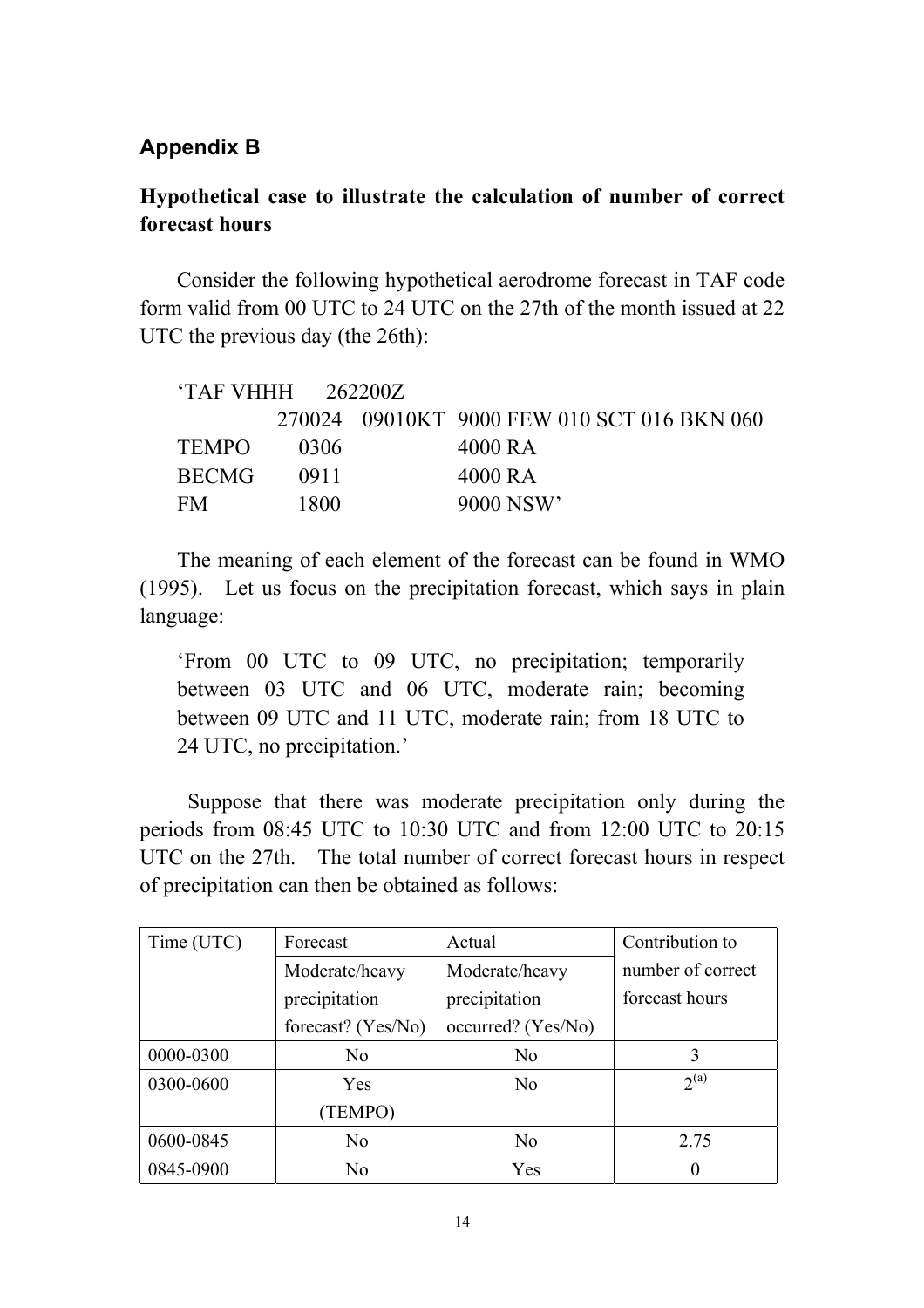| 0900-1030 | Yes            | Yes            | $1.5^{(b)}$      |
|-----------|----------------|----------------|------------------|
| 1030-1100 | (BECMG)        | N <sub>0</sub> | $0.5^{(b)}$      |
| 1100-1200 | Yes            | N <sub>0</sub> |                  |
| 1200-1800 | Yes            | Yes            |                  |
| 1800-2015 | N <sub>0</sub> | Yes            | 0 <sup>(c)</sup> |
| 2015-2400 | (FM)           | N <sub>0</sub> | 3.75             |
|           | 19.5           |                |                  |

(a) The main forecast condition is 'without precipitation' and the 'TEMPO' forecast condition is 'with precipitation'. Referring to and using the notation in Appendix A,

 $H(M) = 3$  and  $H(T) = 0$ 

 $H(corr) = max (0, 3 – 3/3) = 2$ 

(b) Forecast condition before the change is 'without precipitation' and that after the change is 'with precipitation'. Following Section 3.2(ii), the forecast is considered correct no matter whether there is precipitation or not.

(c) The forecast condition 'without precipitation' takes effect from 18:00 UTC.

In the above example, the total number of correct forecast hours for the precipitation forecast adds up to 19.5. For a perfect forecast, this figure would have been 24 (hours).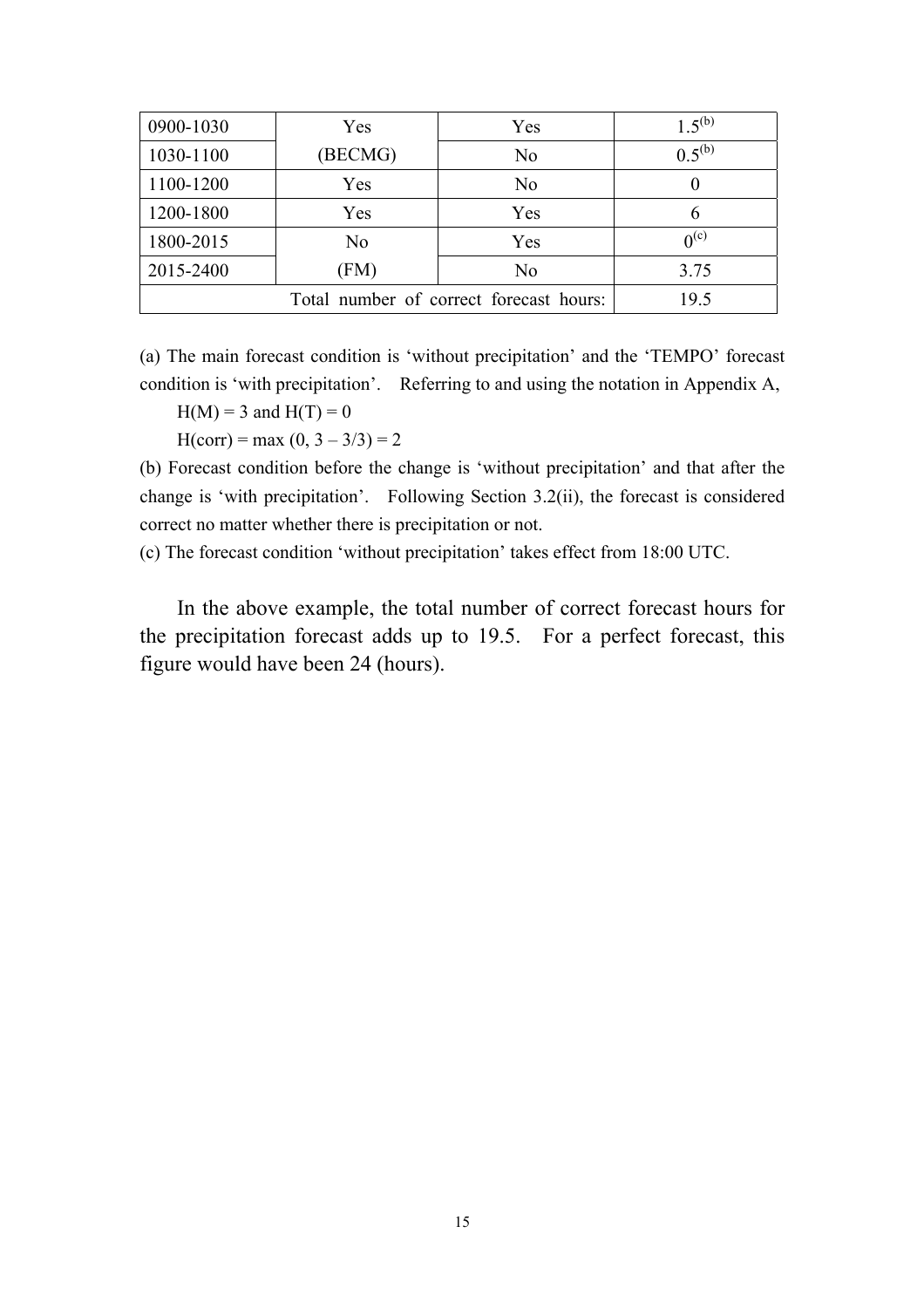

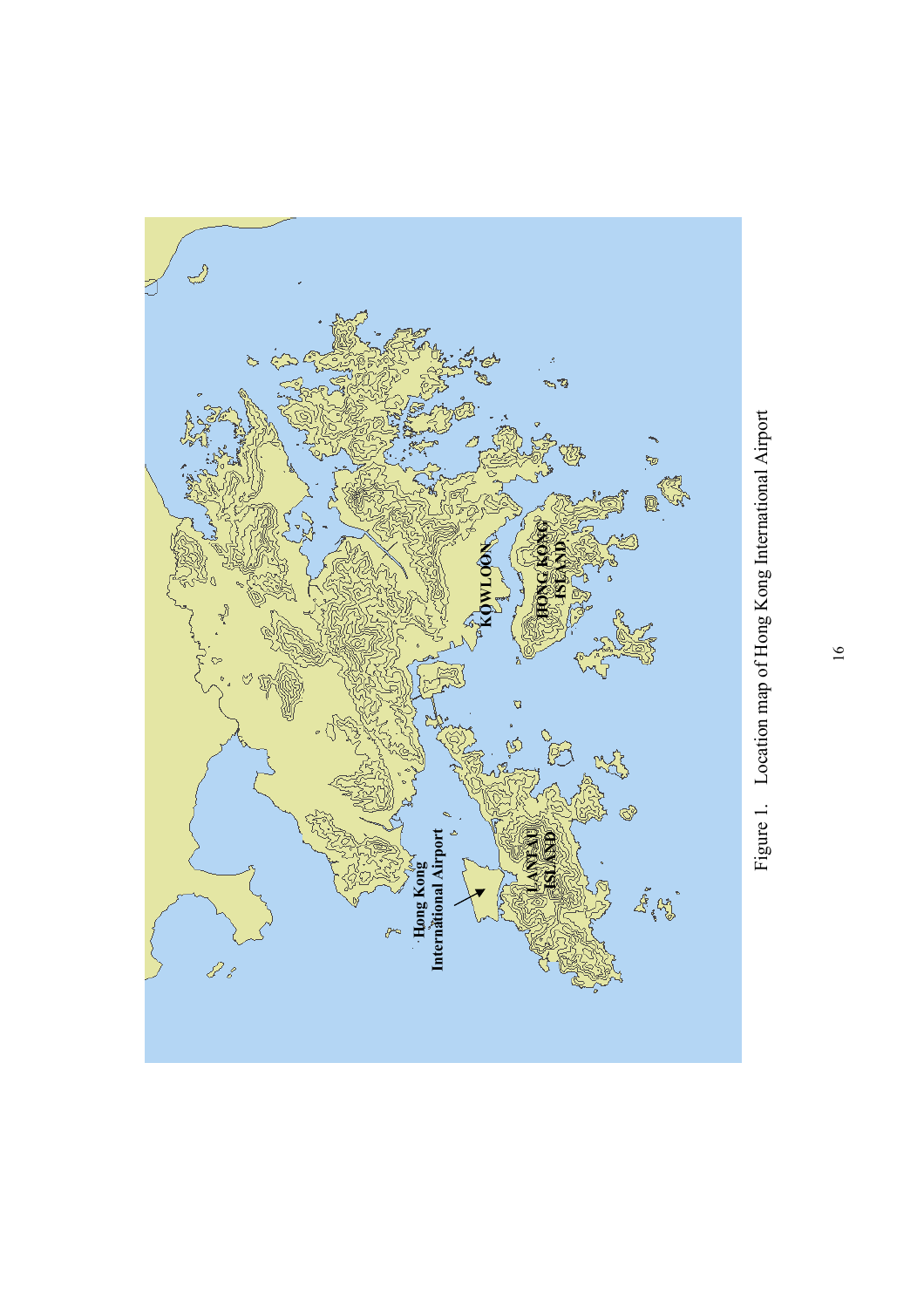

Figure 2. System flowchart of AFVS Figure 2. System flowchart of AFVS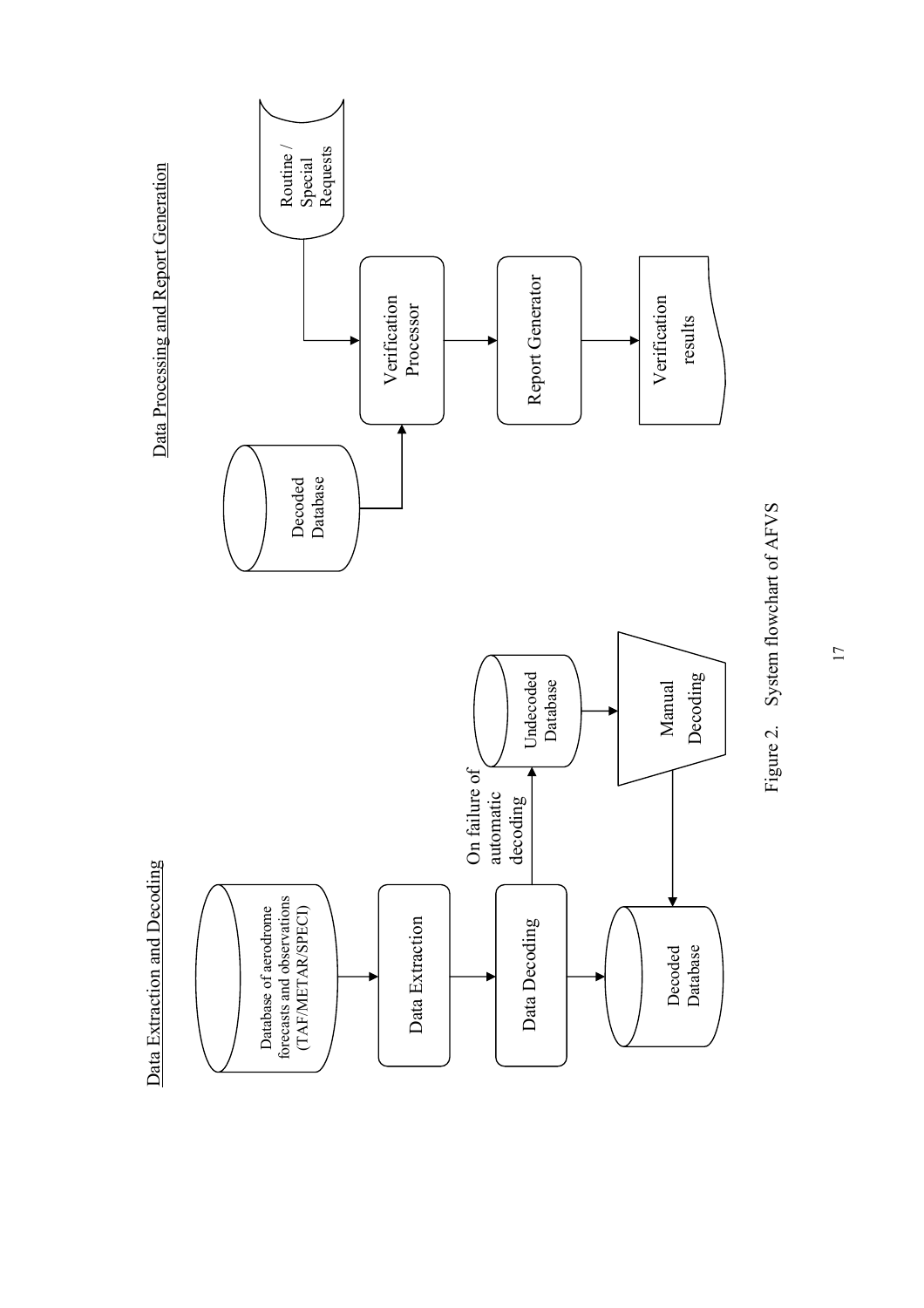| HKO Aviation Forecast Verification System - Microsoft Internet Explorer |                                                                           | $\Box$ olxi      |
|-------------------------------------------------------------------------|---------------------------------------------------------------------------|------------------|
| 編輯(E)<br>檢視(V)<br>我的最愛(A) 工具(T)<br>檔案(F)<br>說明(H)                       |                                                                           | <b>SH</b>        |
| 香港天文台<br><b>HONG KONG OBSERVATORY</b>                                   | <b>AFVS</b> Homepage<br>Home of HKO Aviation Forecast Verification System | $\blacktriangle$ |
|                                                                         | <b>Report Parameters</b>                                                  |                  |
|                                                                         | Report Type:<br>TAF Verification Report                                   |                  |
| <b>TAF Issue:</b><br>ALL 24-hr TAFs $\overline{\phantom{a}}$            | Start Time (yyyy:mm:dd:hh):<br>2000:01:01:00                              |                  |
| Hours of Day to be Verified:<br>$\overline{0.24}$                       | End Time (yyyy:mm:dd:hh):<br>2002:08:31:23                                |                  |
| $-24$<br> 01<br>Forecast hours to be verified :                         |                                                                           |                  |
| View Observation Data<br>View TAF Data                                  |                                                                           |                  |
| Start Analysis                                                          |                                                                           |                  |
| Please click Parameter Help to view the meanings of parameter           |                                                                           |                  |
| 2 完成                                                                    | 中 近端内部網路                                                                  |                  |

Figure 3. User-interface of AFVS



Figure 4. Verification of wind direction forecasts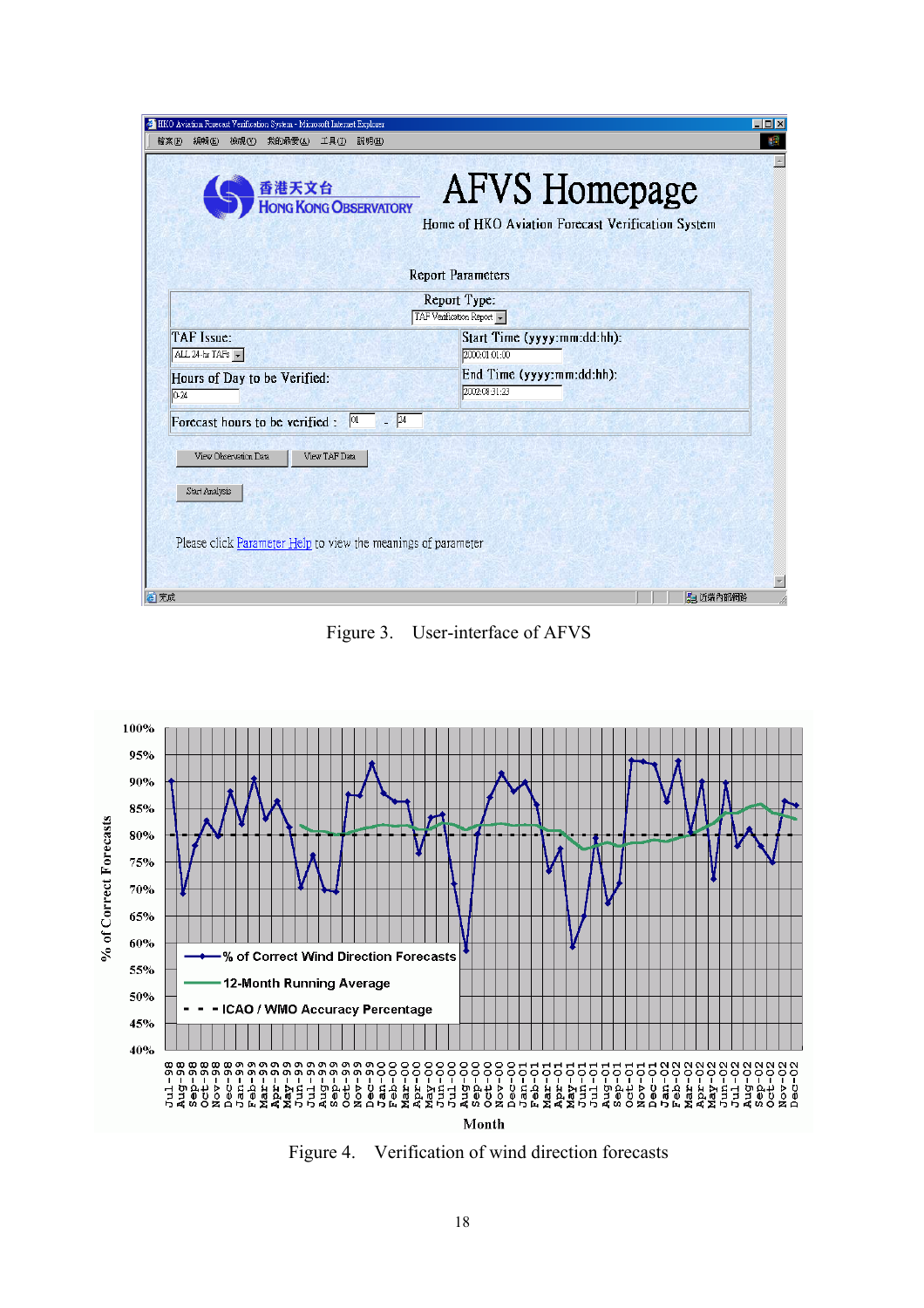

Figure 5. Verification of wind speed forecasts



Figure 6. Verification of visibility forecasts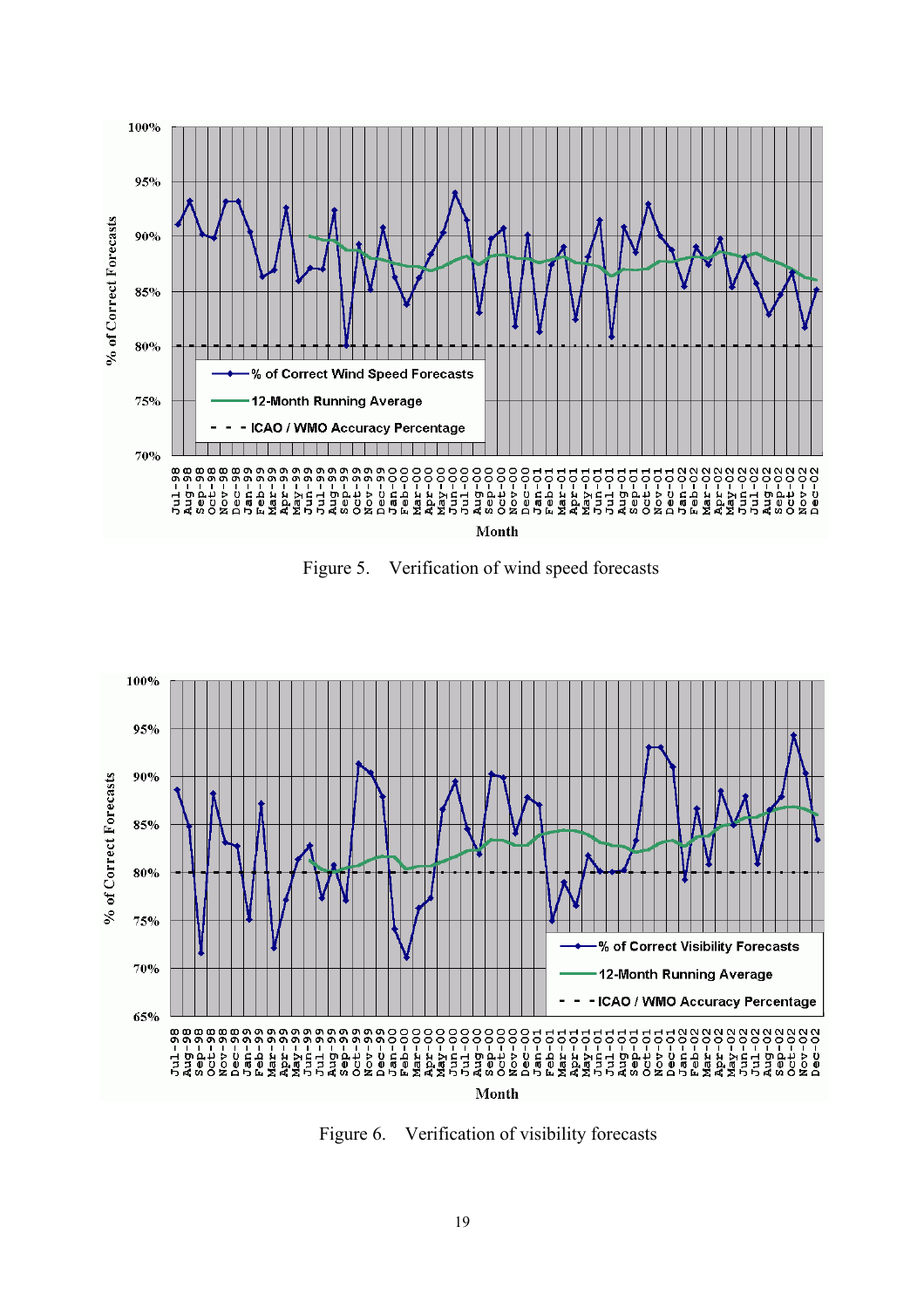

Figure 7. Verification of precipitation forecasts



Figure 8. Verification of cloud amount forecasts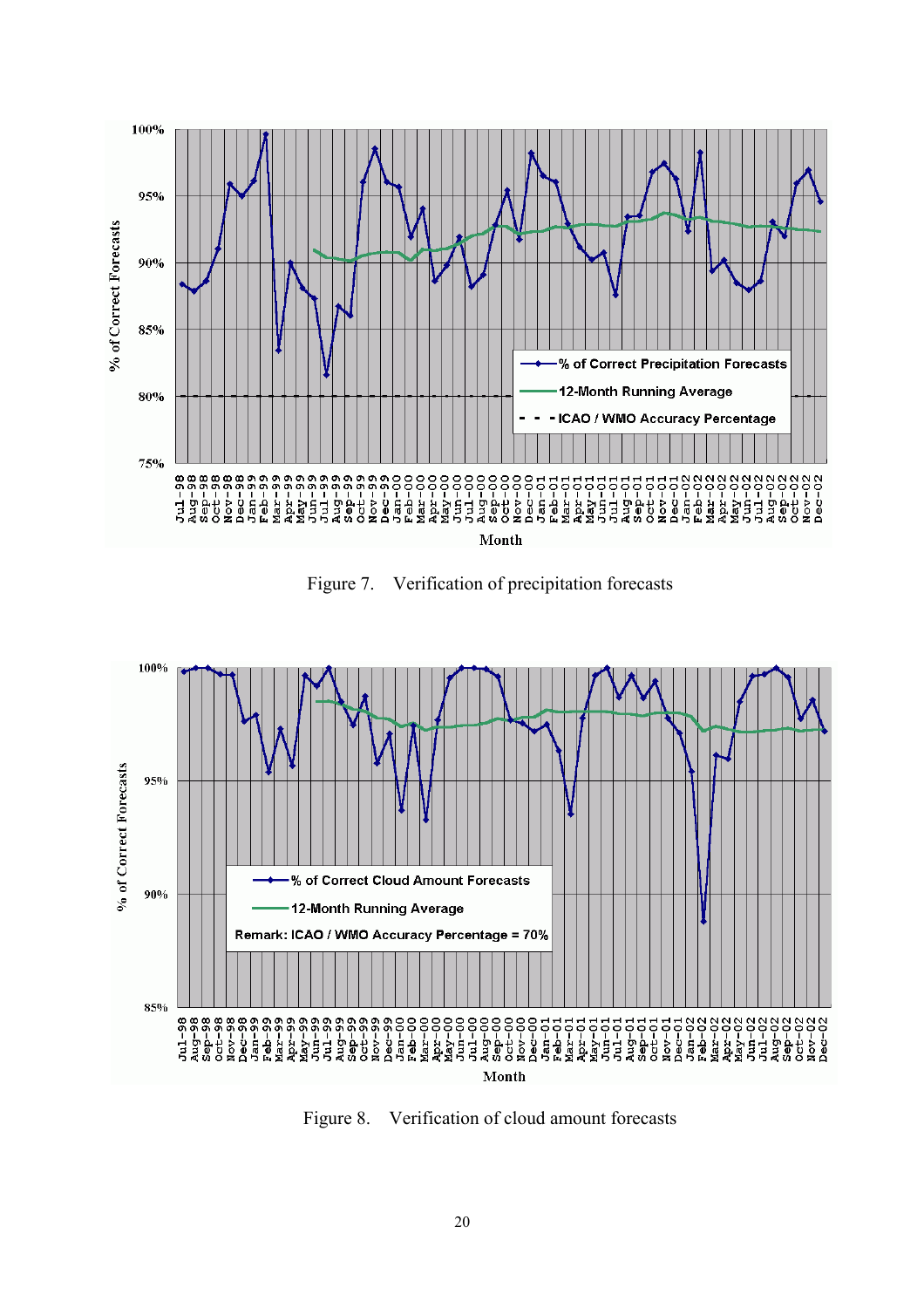

Figure 9. Verification of cloud height forecasts



Figure 10. Verification of air temperature forecasts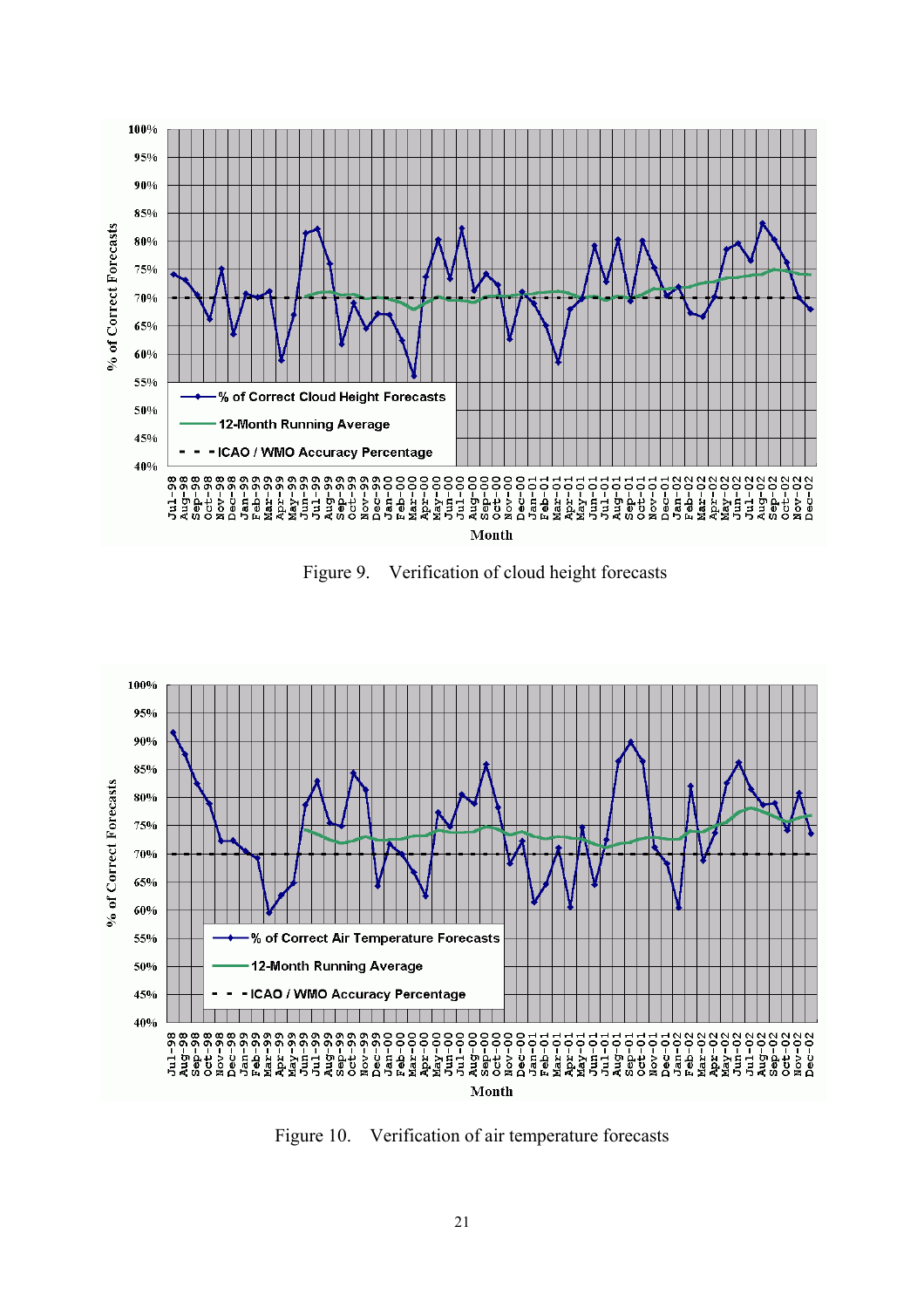| Elements        | ICAO/WMO operationally desirable                        | Accuracy criteria used in the AFVS                    | ICAO/WMO accuracy   |
|-----------------|---------------------------------------------------------|-------------------------------------------------------|---------------------|
|                 | accuracy                                                |                                                       | percentage (minimum |
|                 |                                                         |                                                       | percentage of cases |
|                 |                                                         |                                                       | within range)       |
| Wind direction  | $± 30^{\circ}$                                          | $\pm 60^{\circ}$ [see Section 3.1(i)]                 | 80%                 |
| Wind speed      | $\pm$ 5 kt (9 km/h) up to 25 kt (46 km/h)               | Same as operationally desirable accuracy              | 80%                 |
|                 | $\pm 20\%$ above 25 kt (46 km/h)                        |                                                       |                     |
| Visibility      | $\pm 200$ m up to 700 m                                 | Same as operationally desirable accuracy              | 80%                 |
|                 | 30% between 700 m and 10 km                             |                                                       |                     |
| Precipitation   | Occurrence or non-occurrence                            | Same as operationally desirable accuracy except       | 80%                 |
|                 |                                                         | that light precipitation is not verified [see Section |                     |
|                 |                                                         | 3.1(iv)                                               |                     |
| Cloud amount    | $\pm$ 2 oktas                                           | $\pm$ 1 category of the reported amount of clouds     | 70%                 |
|                 |                                                         | below 1 500 m (5 000 ft) [see Section 3.1(v)]         |                     |
| Cloud height    | $(120 \text{ m})$<br>$\pm$ 100 ft (30 m) up to 400 ft ( | Same as operationally desirable accuracy except       | 70%                 |
|                 | $\pm$ 30% between 400 ft (120 m) and 10 000 ft          | that only clouds below 1 500 m (5 000 ft) are         |                     |
|                 | $(3000 \text{ m})$                                      | verified [see Section 3.1(vi)]                        |                     |
| Air temperature | $\frac{1}{2}$                                           | Same as operationally desirable accuracy              | 70%                 |

Table 1. Operationally desirable accuracy of aerodrome forecasts [extracted from ICAO (2001) / WMO (2001)] Table 1. Operationally desirable accuracy of aerodrome forecasts [extracted from ICAO (2001) / WMO (2001)] and accuracy criteria used in the AFVS and accuracy criteria used in the AFVS

22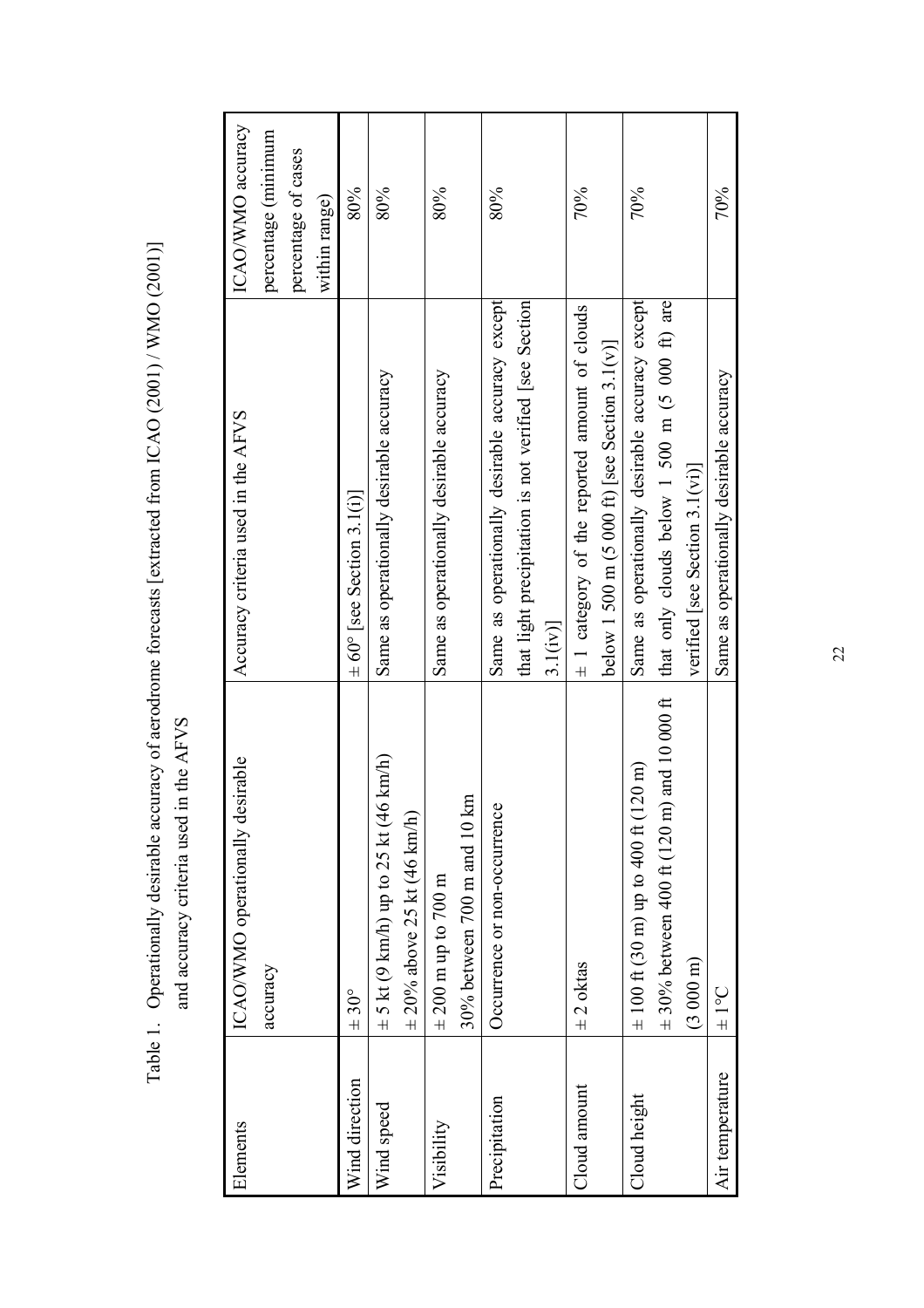| Table 2. Verification results of aerodrome forecasts valid for 24 hours |
|-------------------------------------------------------------------------|
| (July 1998 – December 2002)                                             |

| Elements        | ICAO / WMO          | Percentage of     | Difference |
|-----------------|---------------------|-------------------|------------|
|                 | accuracy percentage | correct forecasts | $(F-C)$    |
|                 | (C)                 | (F)               |            |
| Wind direction  | 80%                 | 81%               | $+1\%$     |
| Wind speed      | 80%                 | 88%               | $+8%$      |
| Visibility      | 80%                 | 83%               | $+3%$      |
| Precipitation   | 80%                 | 92%               | $+12%$     |
| Cloud amount    | 70%                 | 98%               | $+28%$     |
| Cloud height    | 70%                 | 71%               | $+1\%$     |
| Air temperature | 70%                 | 75%               | $+5%$      |